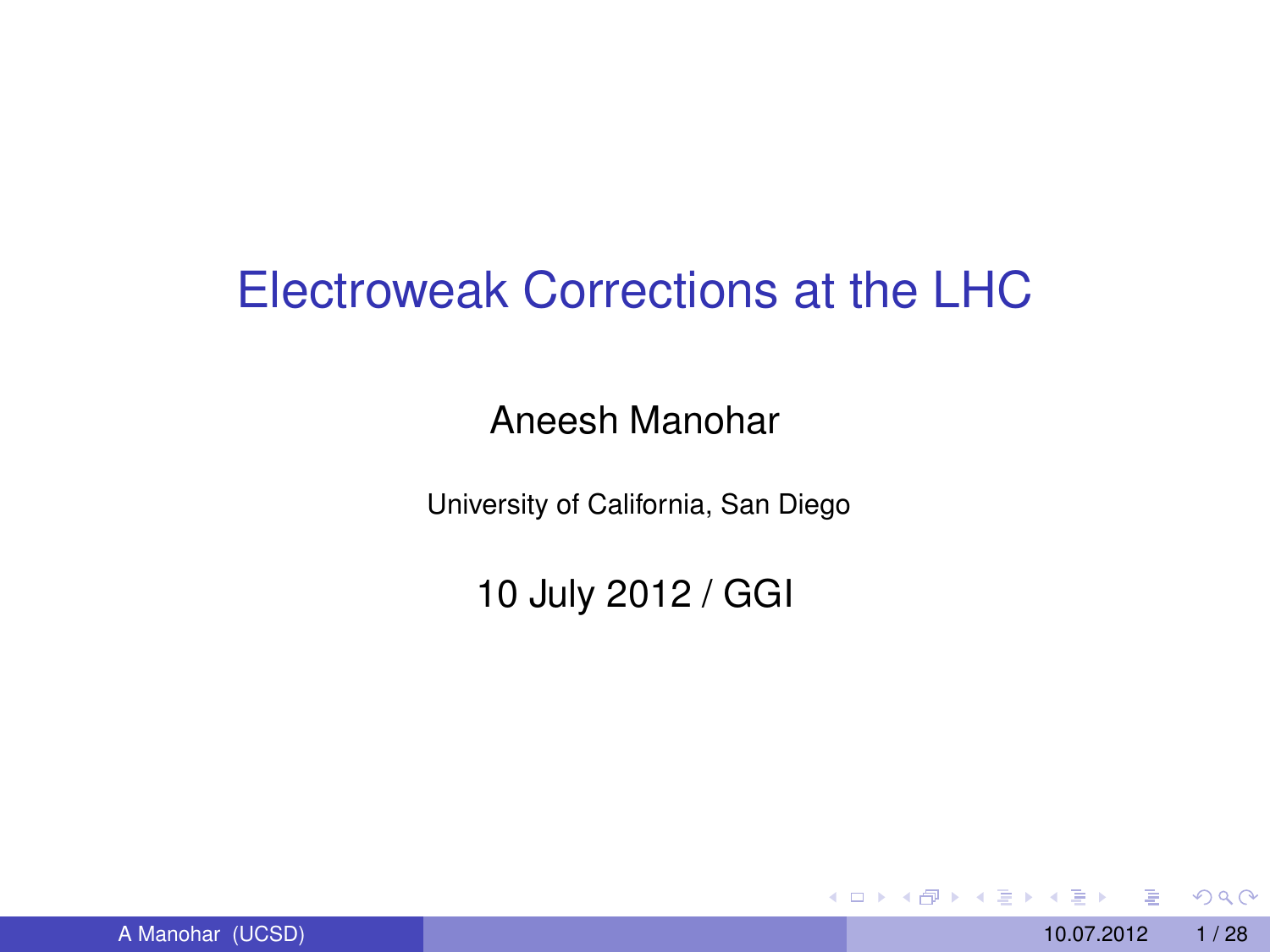# LHC: proton-proton collisions





メロトメ 御 トメ ヨ トメ ヨト

<span id="page-1-0"></span> $299$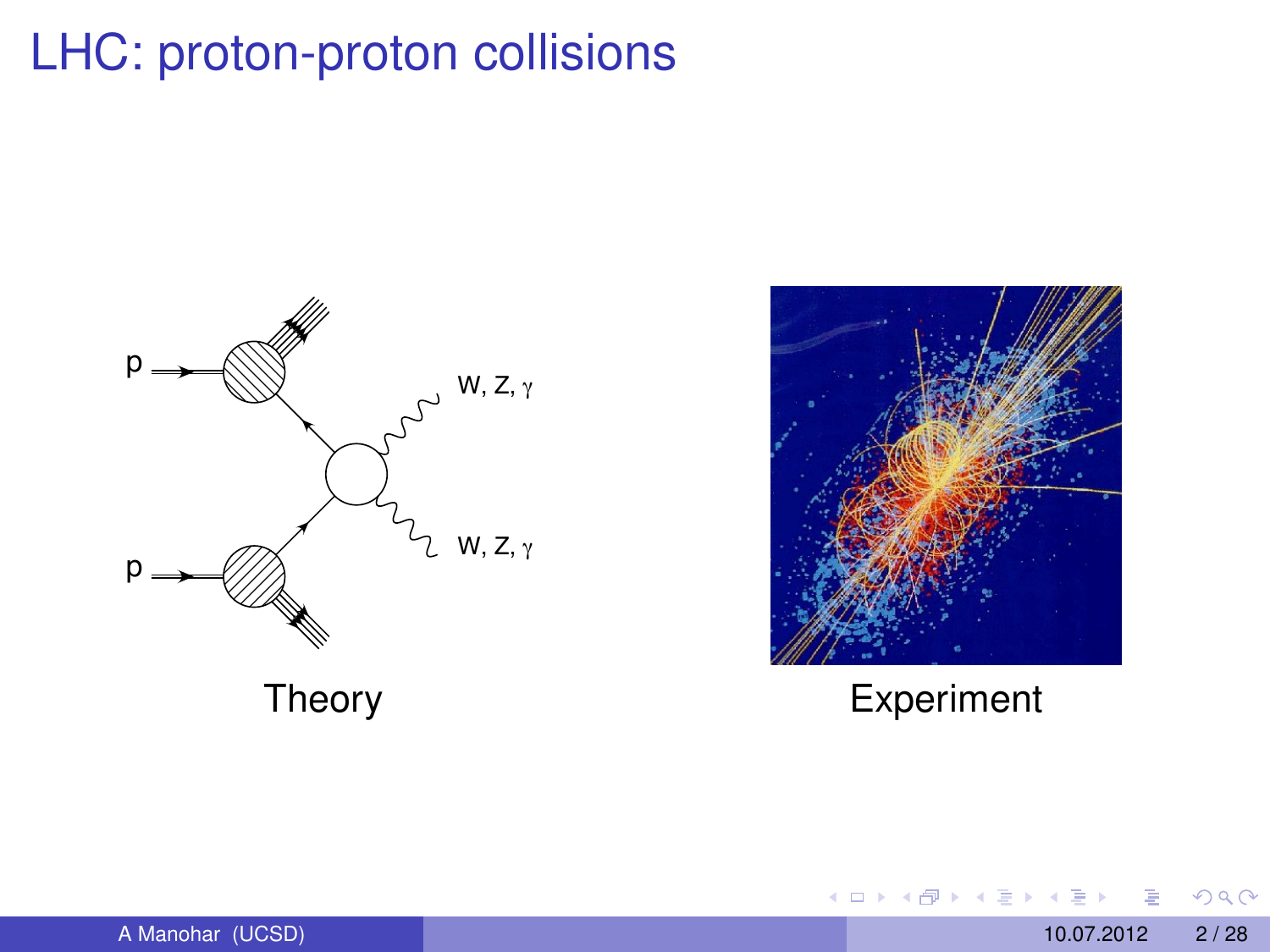### **Pitfalls** New physics?



 $299$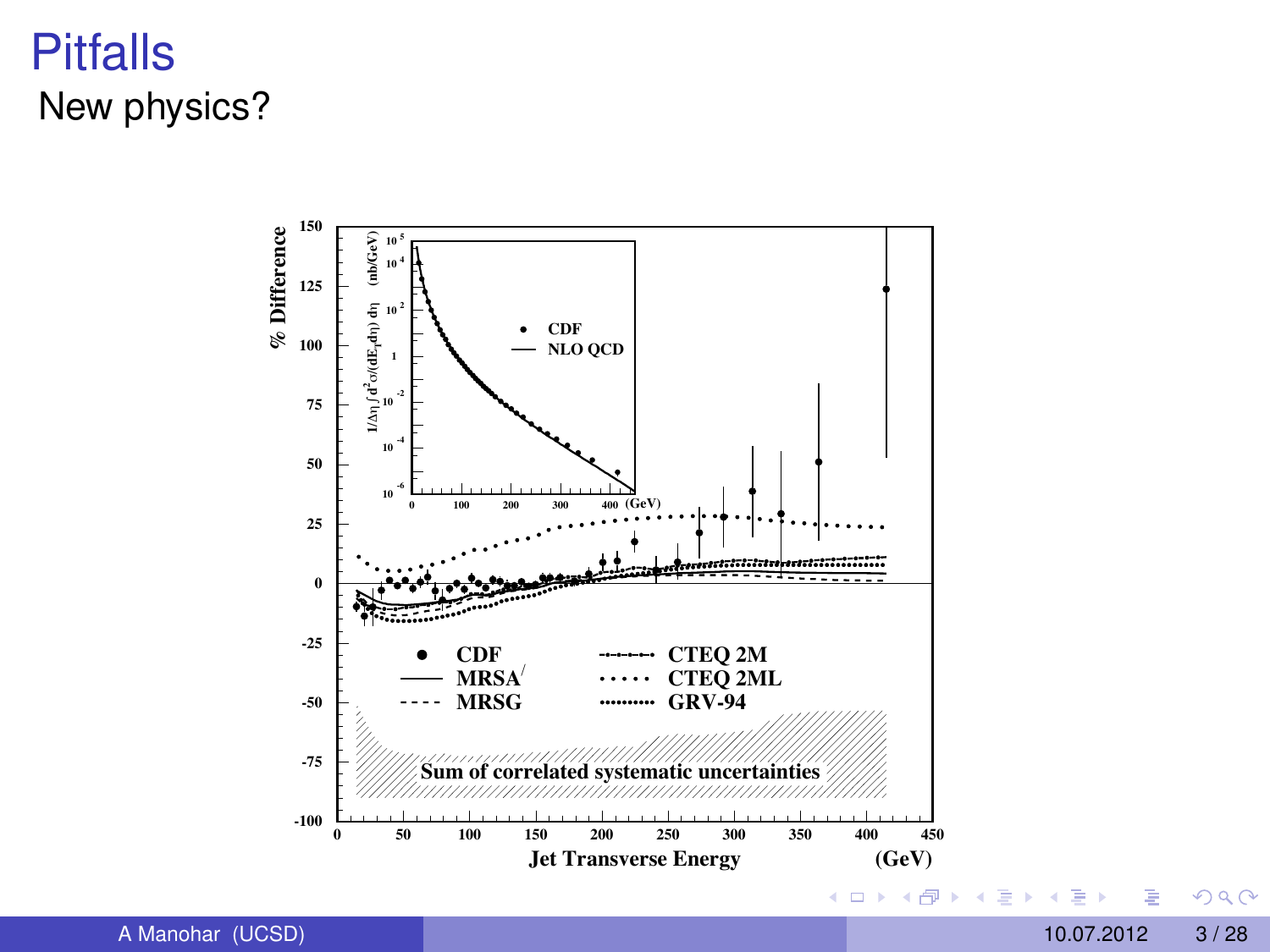### LHC Processes

Typical LHC processes:

- jet production
- *W*, *Z* production (single or pair)
- leptons:  $2, 3, 4, \ldots$

with  $E_{\text{cm}} = \sqrt{s} = Q$  up to a few TeV.

*Q* ∼ 1 TeV, *M<sub>W</sub>*, *Z* ∼ 0.1 TeV, *m*<sub>proton</sub> ∼ 0.001 TeV

Hierarchy of scales:

$$
Q^2 \gg M_{W,Z}^2 \gg \Lambda_{QCD}^2
$$

Note:  $M_z$  effects at the LHC are the same size as  $m_b$  effects at LEP.

 $QQQ$ 

 $\mathcal{A} \cap \{ \mathcal{B} \mid \mathcal{B} \mid \mathcal{B} \mid \mathcal{B} \mid \mathcal{B} \mid \mathcal{B} \mid \mathcal{B} \mid \mathcal{B} \mid \mathcal{B} \mid \mathcal{B} \mid \mathcal{B} \mid \mathcal{B} \mid \mathcal{B} \mid \mathcal{B} \mid \mathcal{B} \mid \mathcal{B} \mid \mathcal{B} \mid \mathcal{B} \mid \mathcal{B} \mid \mathcal{B} \mid \mathcal{B} \mid \mathcal{B} \mid \mathcal{B} \mid \mathcal{B} \mid \mathcal{B} \mid \mathcal{B} \mid \math$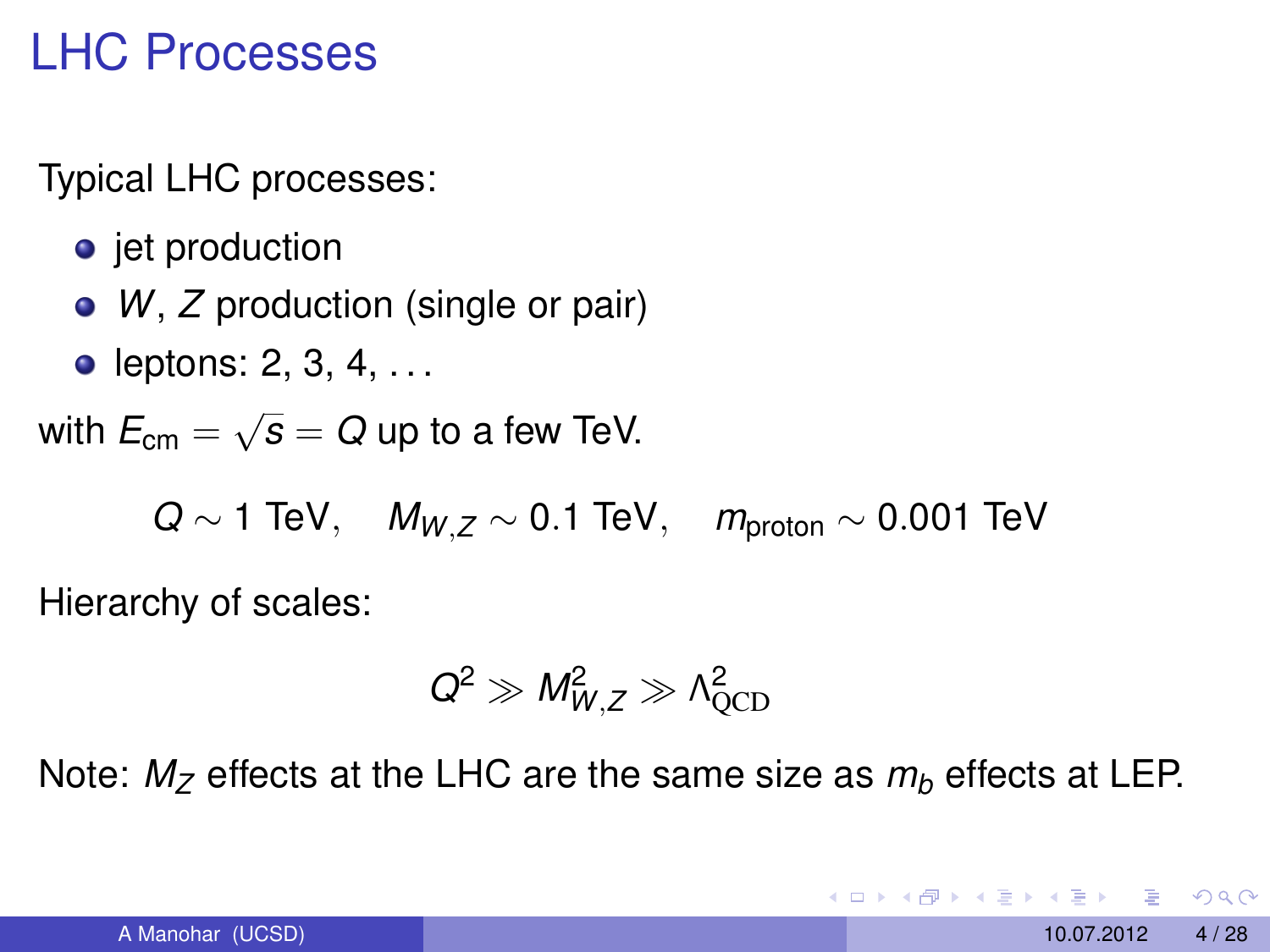Worked out a general formalism for computing EW corrections at high energy.

Work done with Jui-Yu Chiu, Frank Golf, Andreas Fuhrer, Randall Kelley

Applicable to *all* hard scattering processes at high energy.

A collinear function for each particle that depends on the energy

 $\mathcal{F}_i(E): i = u_i, u_R, e_i, W, Z, \ldots$ 

A universal soft function that depends only the directions of the outgoing particles

$$
\mathcal{S} \propto \sum_{\langle ij \rangle} T_i \cdot T_j \, \log \frac{n_i \cdot n_j}{2}
$$

The corrections are large, e.g. 37% to *WW* production at 2 TeV.

 $QQQ$ 

 $(0.125 \times 10^{-14} \text{ m}) \times 10^{-14} \text{ m}$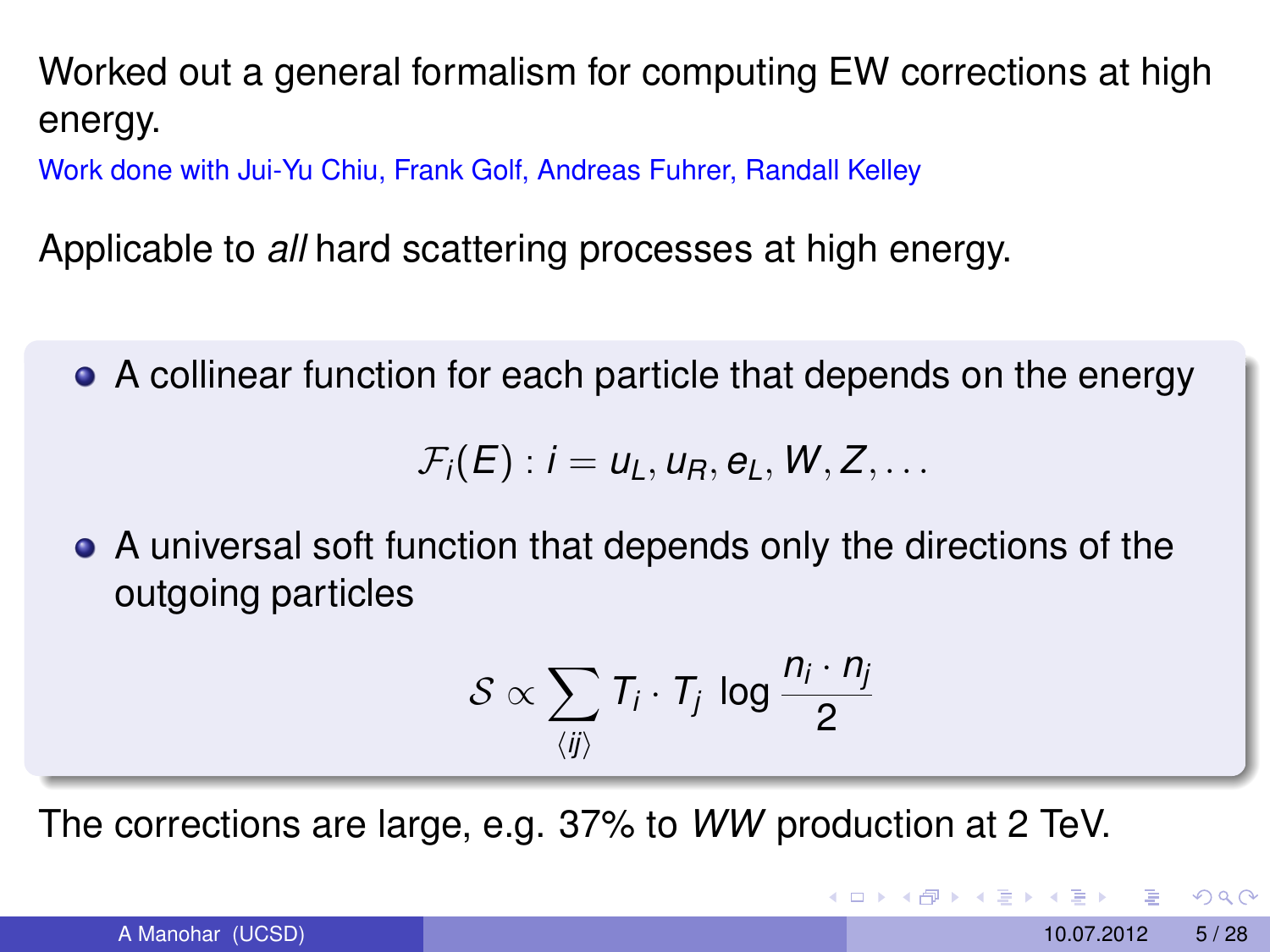### Infrared Singularities in Radiation



The intermediate propagator is

$$
\frac{1}{(p+k)^2 - m^2} = \frac{1}{2p \cdot k + k^2} = \frac{1}{2E_p \omega_k - 2 |\mathbf{p}| |\mathbf{k}| \cos \theta + M^2}
$$

For massless particles,  $E_p = |\mathbf{p}|$  and  $\omega_k = |\mathbf{k}|$ 

$$
2E\omega\left(1-\cos\theta\right)
$$

singularities as  $\omega \rightarrow 0$  (soft) and  $\theta \rightarrow 0$  (collinear).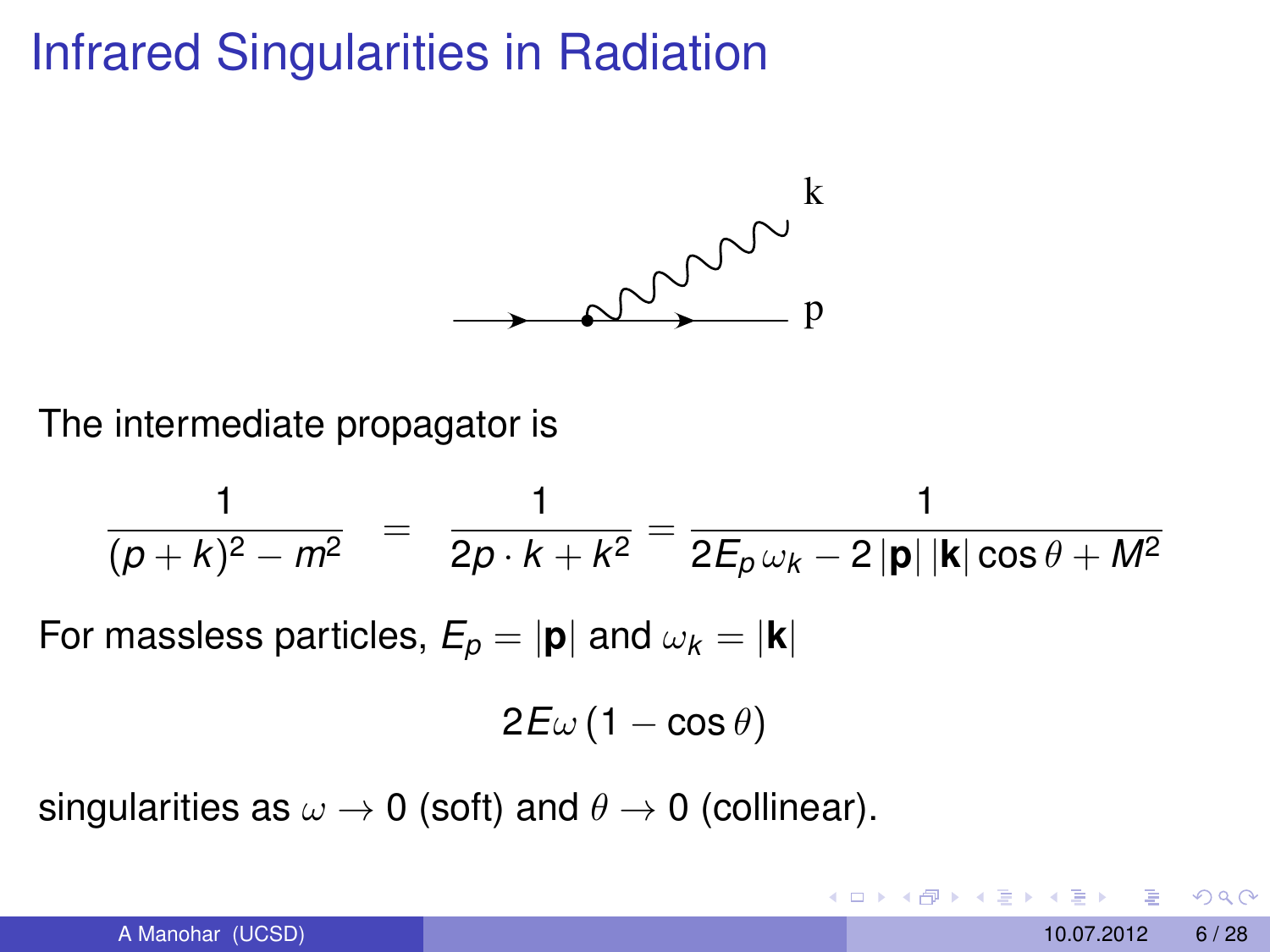Sudakov Form Factor

• 
$$
(Q^2 \equiv -q^2 = -(p_2 - p_1)^2)
$$
,

$$
F_E(Q)\left[\overline{u}(p_2)\gamma^{\mu}u(p_1)\right]=\langle p_2|J_{EM}^{\mu}(q)|p_1\rangle=\sqrt{\frac{q}{\sqrt{2}}\sqrt{p_2}}
$$

If coupling strength is small we calculate *FE*(*Q*<sup>2</sup> ) perturbatively in powers of  $\alpha=\frac{e^2}{4\pi}$  $rac{e^2}{4\pi}$ .

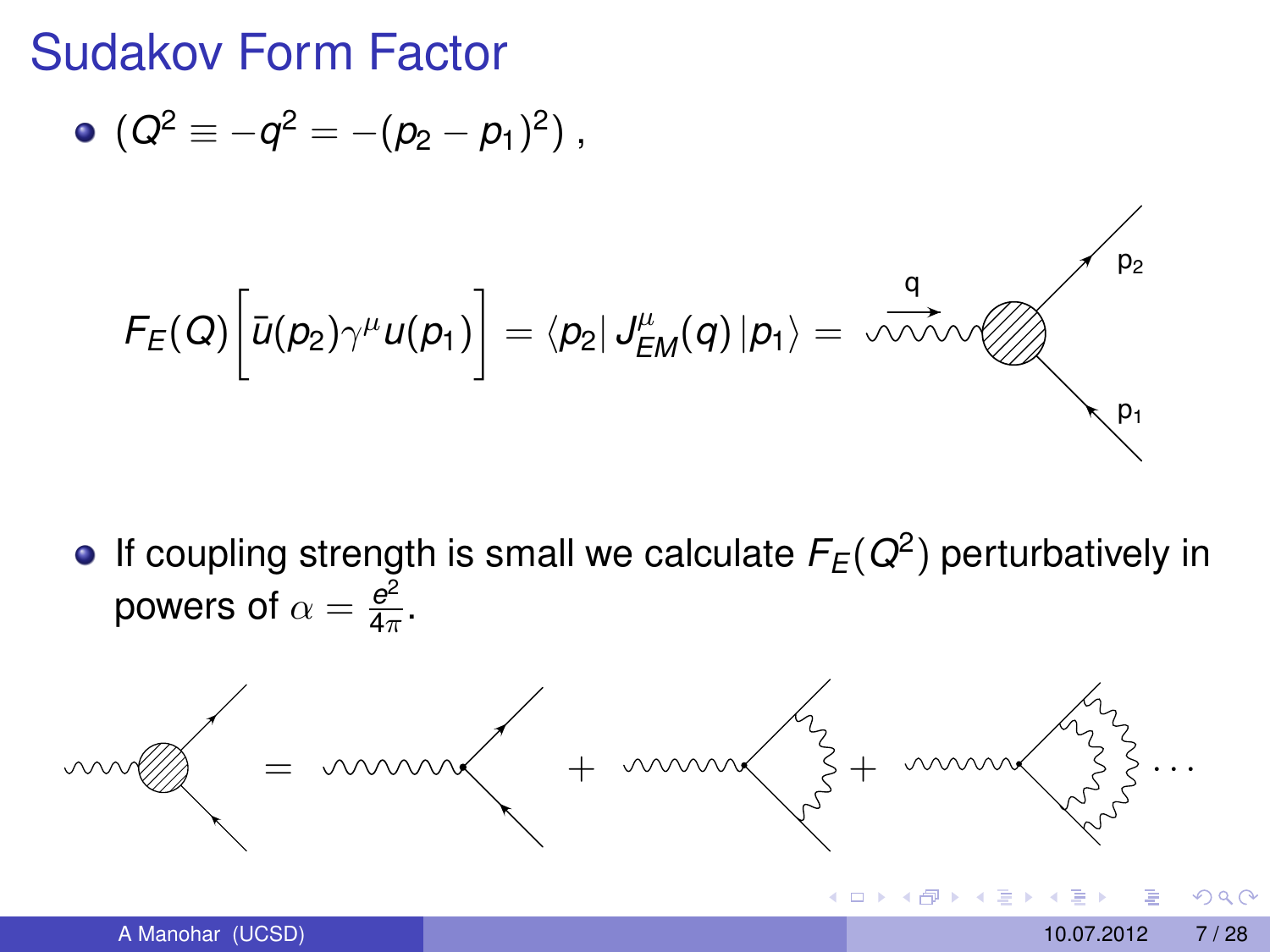### General perturbative structure of *FE*(*Q*)

 $\mathsf{L} = \mathsf{log}\,\mathsf{Q}^2/\mathsf{M}^2$ 

$$
F_E(Q) = 1
$$
 LO  
+  $\alpha^1 (L^2 + L^1 + L^0)$  NLO  
+  $\alpha^2 (L^4 + L^3 + L^2 + L^1 + L^0)$  N<sup>2</sup>LO  
+  $\alpha^3 (L^6 + L^5 + L^4 + L^3 + L^2 + L^1 + L^0)$  N<sup>3</sup>LO

The  $\alpha^n$  term has powers of L up to L<sup>2n</sup>.

2*n* + 1 terms at order *n*

 $QQ$ 

4 0 8

 $\rightarrow$   $\equiv$   $\rightarrow$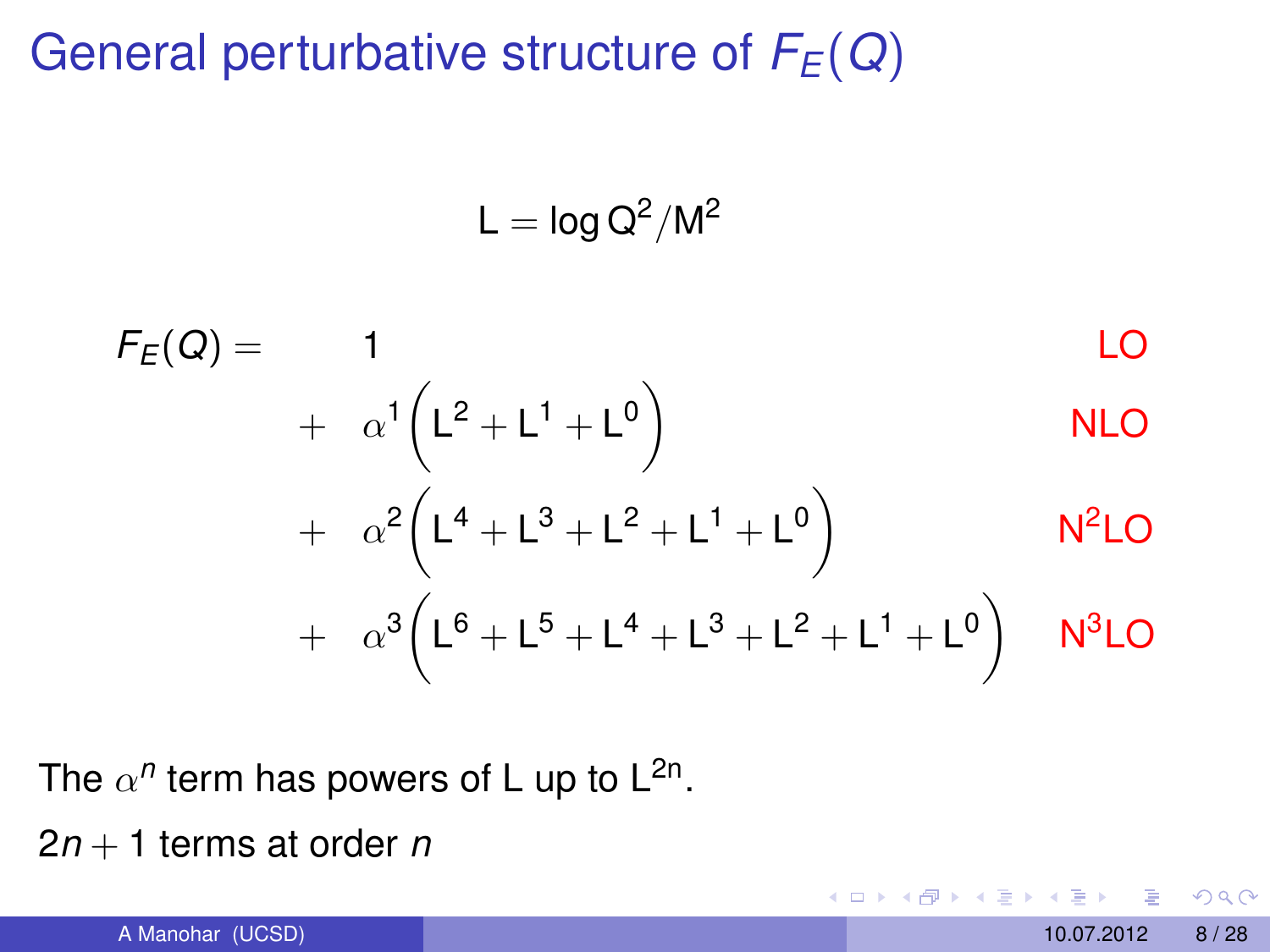### Structure of Terms

$$
\mathcal{A} = \begin{pmatrix} 1 \\ \alpha L^2 & \alpha L & \alpha \\ \alpha^2 L^4 & \alpha^2 L^3 & \alpha^2 L^2 & \alpha^2 L & \alpha^2 \\ \alpha^3 L^6 & & \dots & \\ \vdots & & & \end{pmatrix}
$$

In the leading-log regime L  $\sim 1/\alpha$ , the various terms are of order

$$
\mathcal{A} = \begin{pmatrix} 1 & & & \\ \frac{1}{\alpha} & 1 & \alpha & & \\ \frac{1}{\alpha^2} & \frac{1}{\alpha} & 1 & \alpha & \alpha^2 \\ \frac{1}{\alpha^3} & & \cdots & & \\ \vdots & & & & \end{pmatrix}.
$$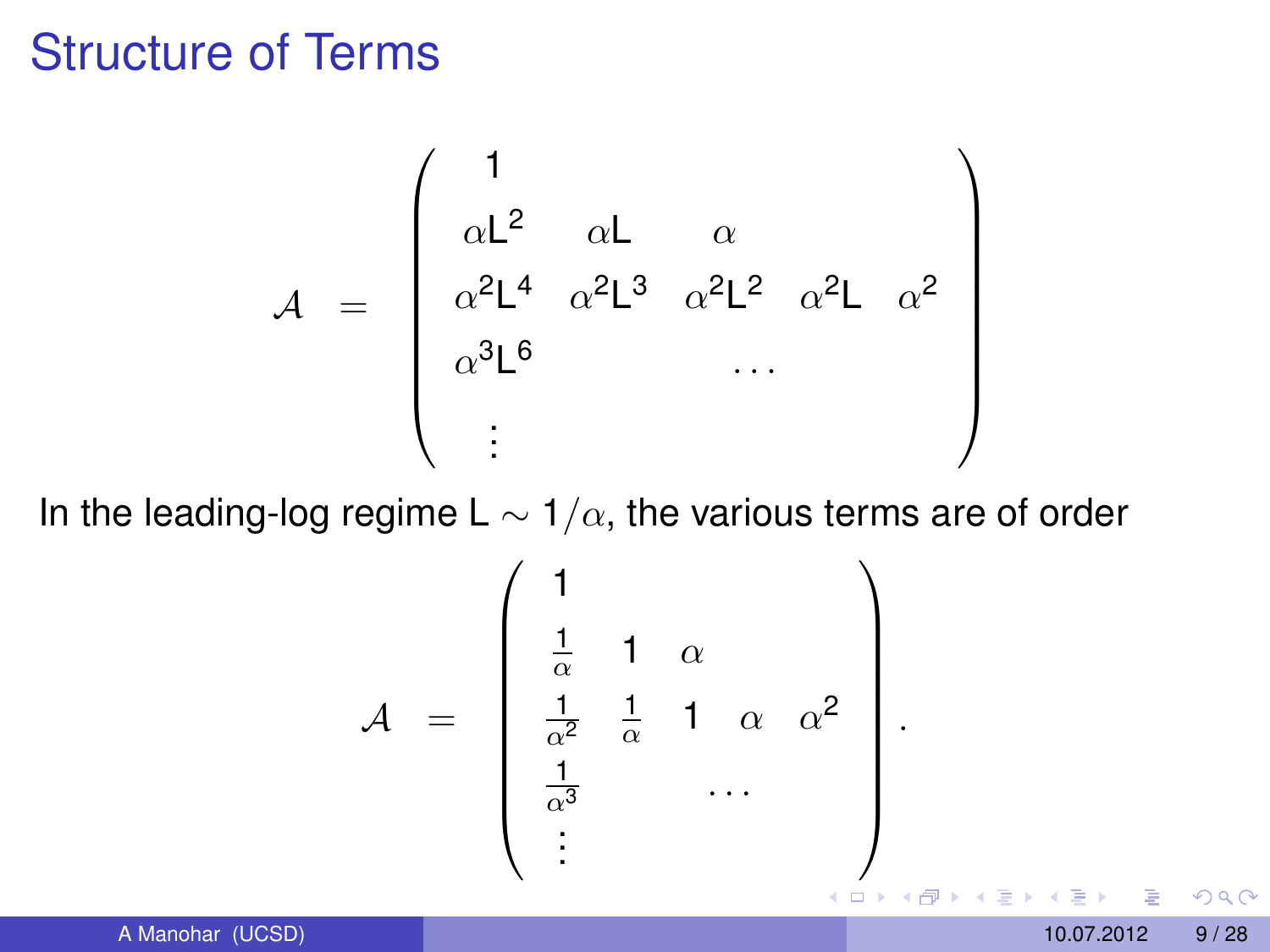# Resummation: Exponentiated Form

Exponentiated form using EFT methods:

$$
\log A = \begin{pmatrix} \alpha L^2 & \alpha L & \alpha \\ \alpha^2 L^3 & \alpha^2 L^2 & \alpha^2 L & \alpha^2 \\ \alpha^3 L^4 & \alpha^3 L^3 & \alpha^3 L^2 & \alpha^3 L & \alpha^3 \\ \alpha^4 L^5 & \cdots & \cdots & \cdots & \cdots \end{pmatrix}
$$

In the leading-log regime  $\alpha L \sim 1$ :

$$
\log A = \begin{pmatrix} \frac{1}{\alpha} & 1 & \alpha \\ \frac{1}{\alpha} & 1 & \alpha & \alpha^2 \\ \frac{1}{\alpha} & 1 & \alpha & \alpha^2 & \alpha^3 \\ \frac{1}{\alpha} & \cdots & \vdots & \vdots \end{pmatrix}.
$$

 $QQ$ 

.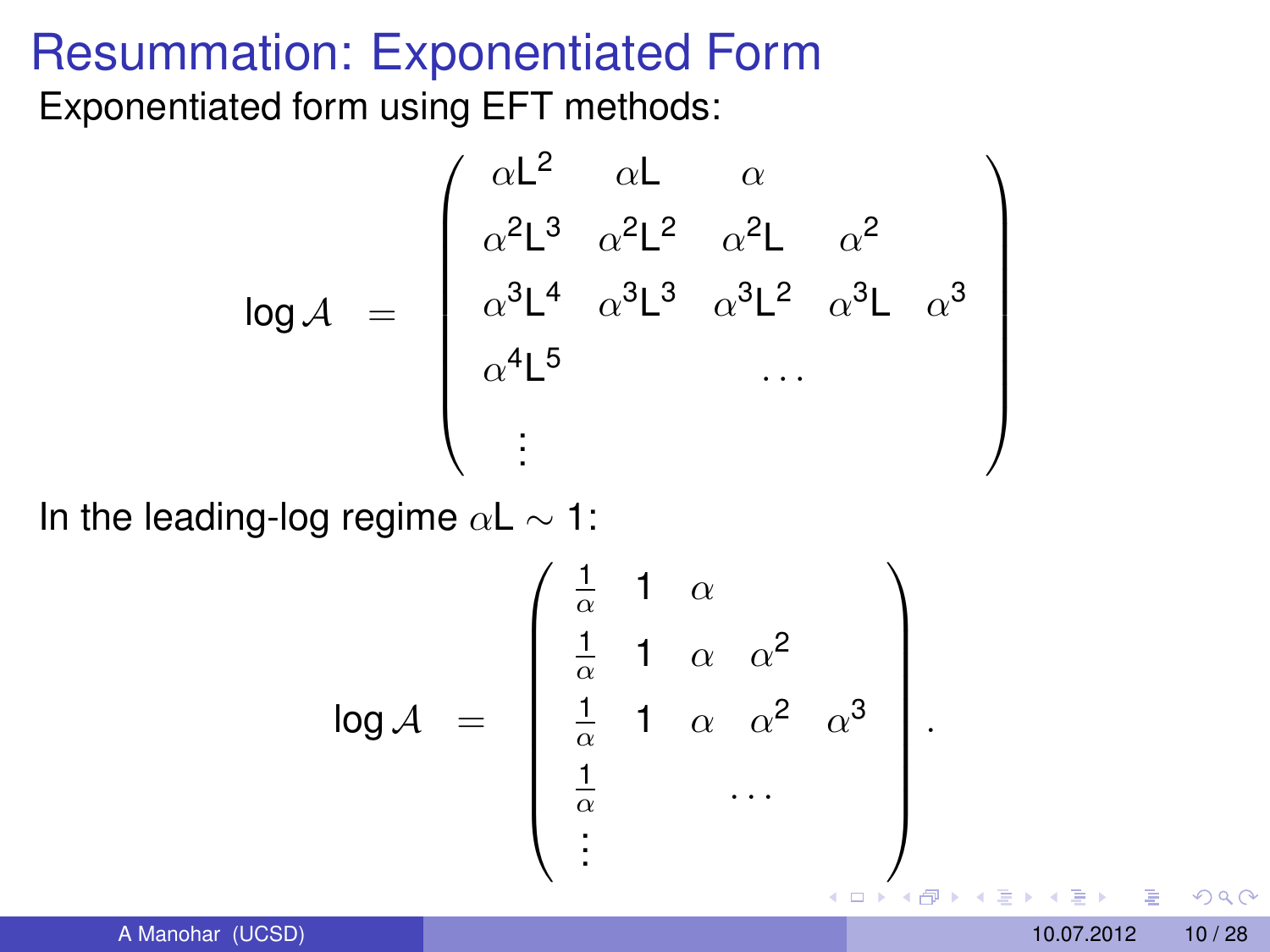### Resummation: Exponentiated Form

$$
\log \mathcal{A} = L f_0(\alpha L) + f_1(\alpha L) + \alpha f_2(\alpha L) + \dots
$$
  
= 
$$
\frac{1}{\alpha} f_0 + f_1 + \alpha f_2 + \dots = \frac{1}{\alpha} \left[ f_0 + \alpha f_1 + \alpha^2 f_2 + \dots \right]
$$

so that  $f_1$  and  $f_2$  are corrections to log A.

$$
\mathcal{A} \;\; = \;\; \exp \left[ \frac{1}{\alpha} f_0 + f_1 + \alpha f_2 + \ldots \right] = e^{\frac{1}{\alpha} f_0} \times e^{f_1} \times e^{\alpha f_2} \times \ldots
$$

Must include the LL and NLL series. The NLL series is *not* a correction.

LL: one-loop cusp

NLL: two-loop cusp, one-loop non-cusp, one-loop *D*<sup>1</sup>

NNLL: three-loop cusp, two-loop non-cusp and  $D_1$ , one-loop  $C$  and  $D_0$ 

 $QQQ$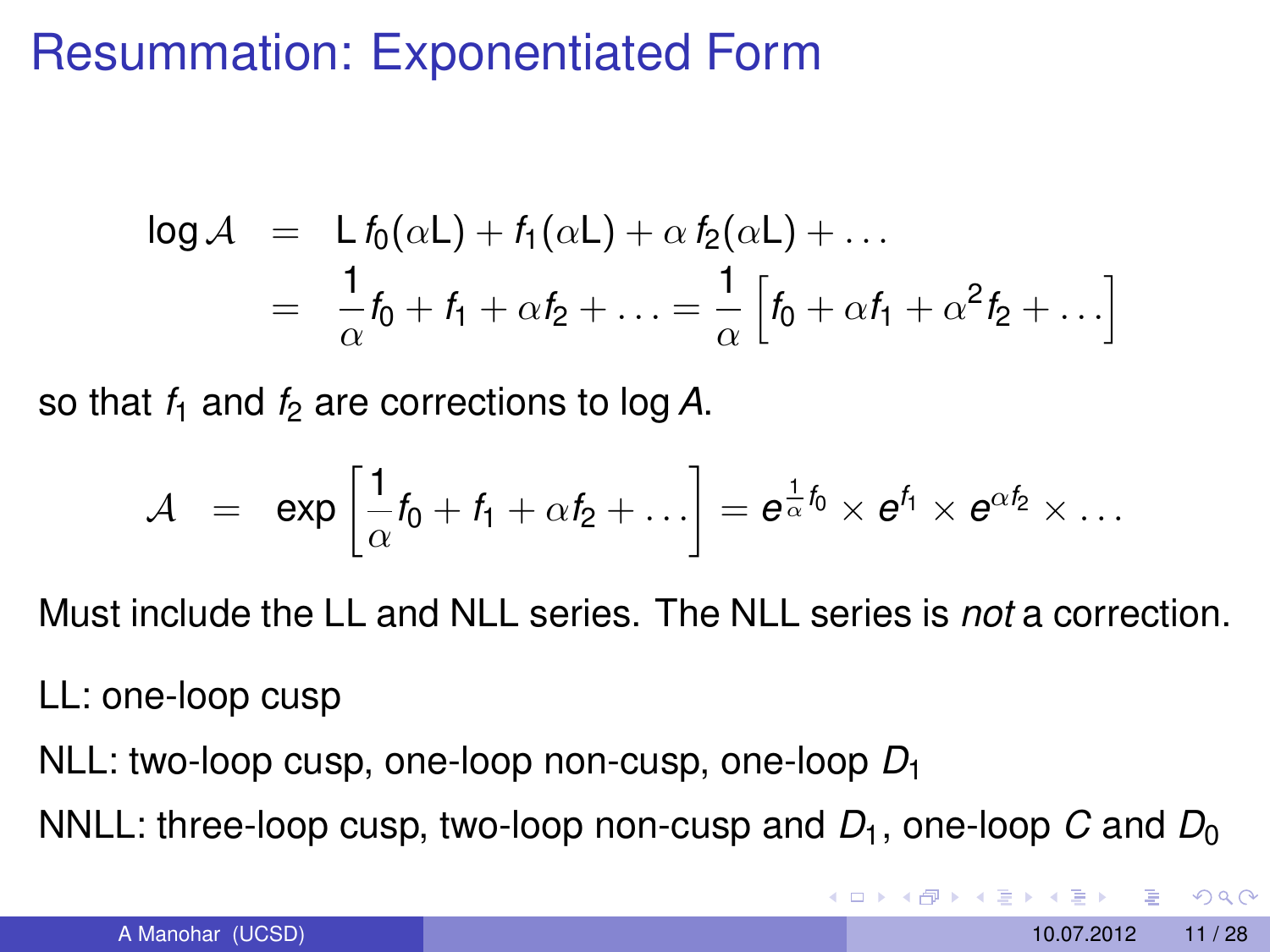### Outline of Calculation



活 A Manohar (UCSD) 12/28

 $\rightarrow$ 

 $299$ 

 $A \cap A \rightarrow A \cap A \rightarrow A \Rightarrow A \Rightarrow$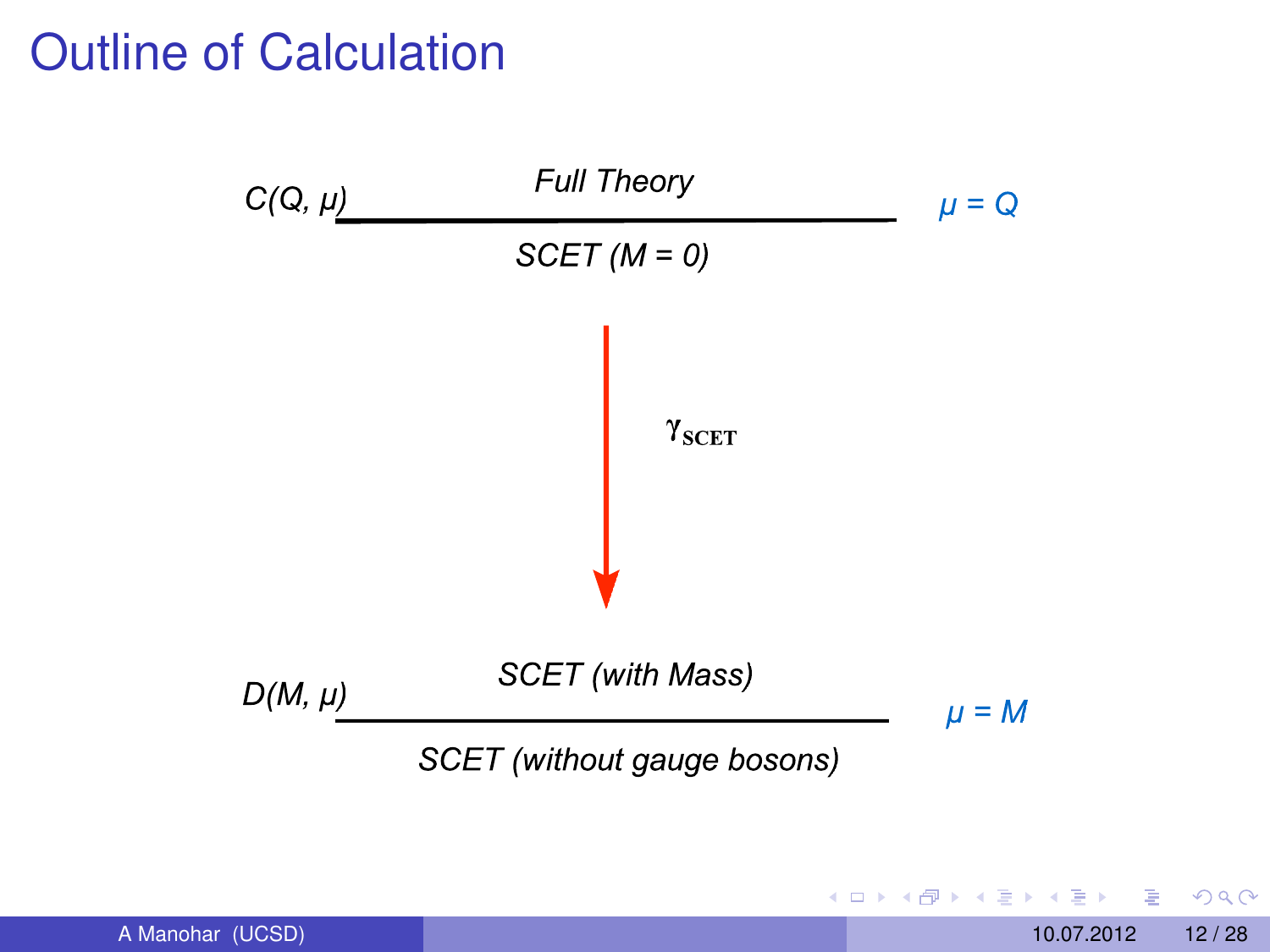### SCET Formula

$$
\log F_E(Q^2) = C(\alpha(Q))
$$
  
+ 
$$
\int_Q^M \frac{d\mu}{\mu} \left[ A(\alpha(\mu)) \log \frac{\mu^2}{Q^2} + B(\alpha(\mu)) \right]
$$
  
+ 
$$
D_0(\alpha(M)) + D_1(\alpha(M)) \log \frac{Q^2}{M^2}
$$

- *C*: matching at Q
- *A* log  $\mu^2/Q^2+B$ : SCET anomalous dimension
- *D*<sup>0</sup> + *D*<sup>1</sup> log *Q*2/*M*<sup>2</sup> : matching at M
- <span id="page-12-0"></span>There is a log *Q* in the matching at M  $\bullet$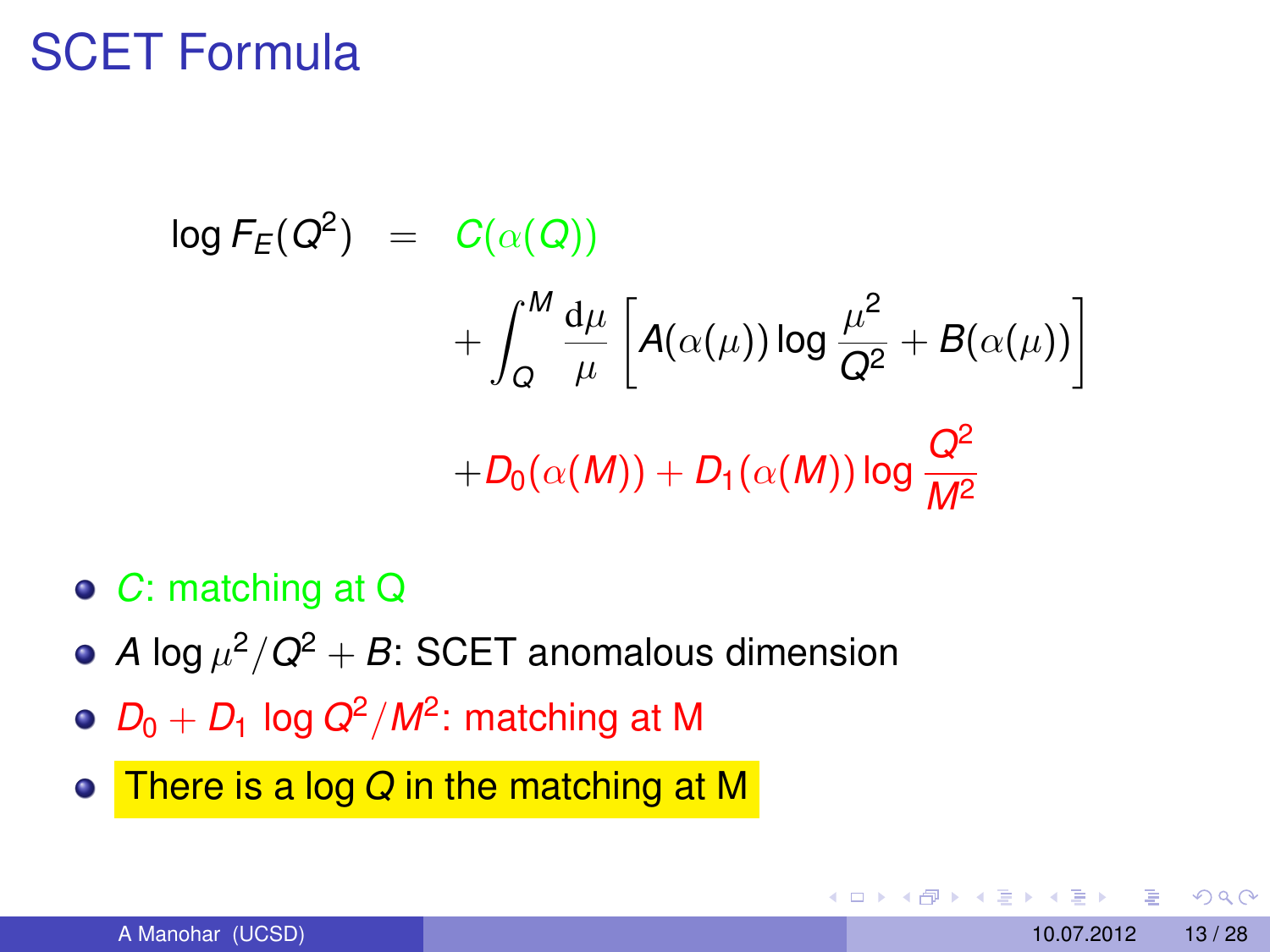SCET degrees of freedom (modes)  $p^+ = E - p_z$ ,  $p^- = E + p_z$ 

For a particle in the  $+z$  direction:

$$
p^- \sim 2E, \qquad p^+ \sim \frac{M^2}{2E}
$$

- **Light Cone Coordinates:**
- Hard Modes: *p* <sup>2</sup> <sup>∼</sup> *<sup>Q</sup>*<sup>2</sup> integrated out
- Collinear modes: *p* <sup>2</sup> <sup>∼</sup> *<sup>M</sup>*<sup>2</sup>
- Ultra-Soft modes: *p* <sup>2</sup> <sup>∼</sup> *<sup>M</sup>*4/*Q*<sup>2</sup> do not contribute

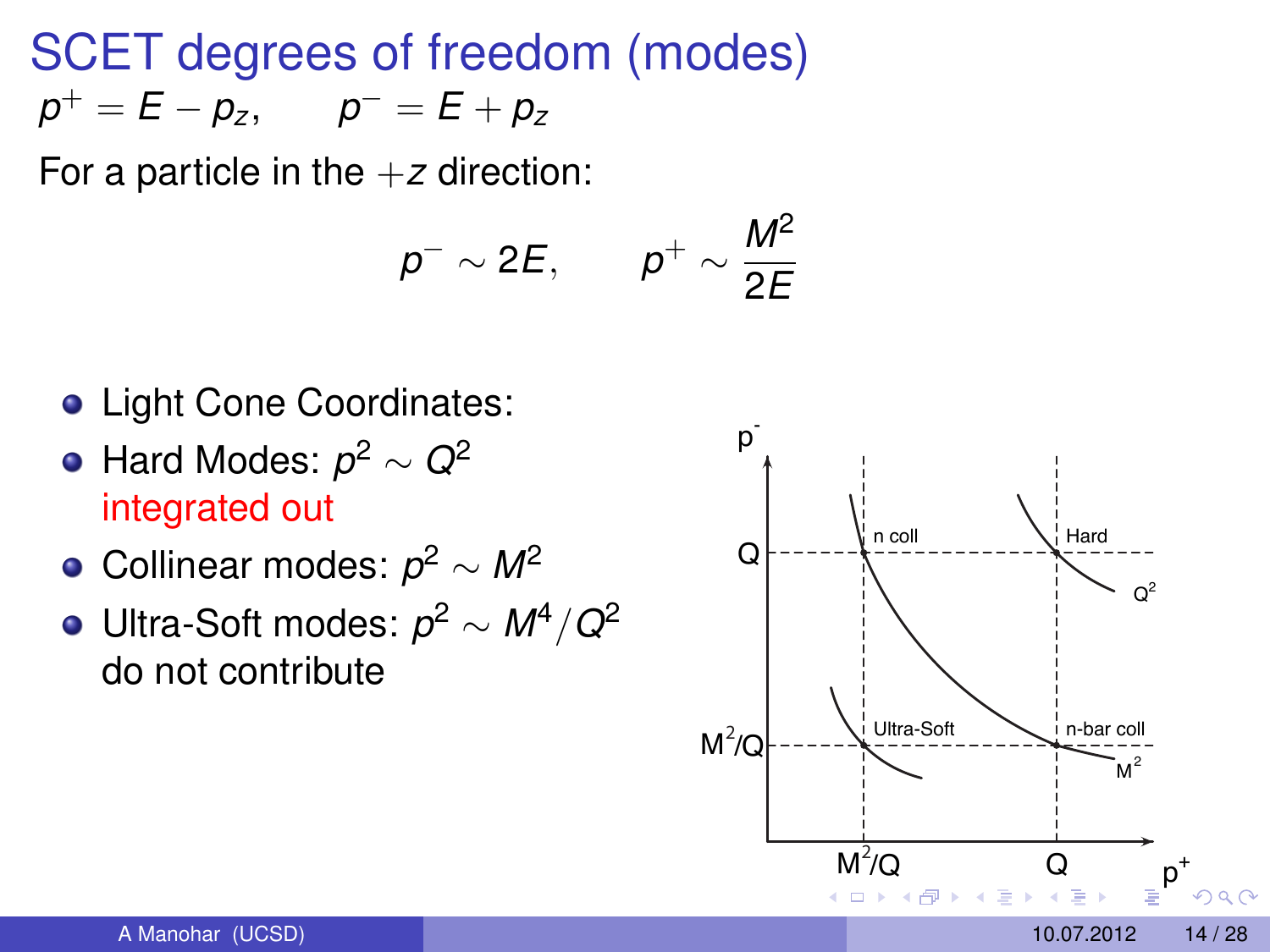### High scale matching:  $\mu \sim Q$

**•** full theory:







4日下

 $\mathbf{A} \oplus \mathbf{B}$   $\mathbf{A} \oplus \mathbf{B}$ 

 $\mathcal{A}$ E <span id="page-14-0"></span> $299$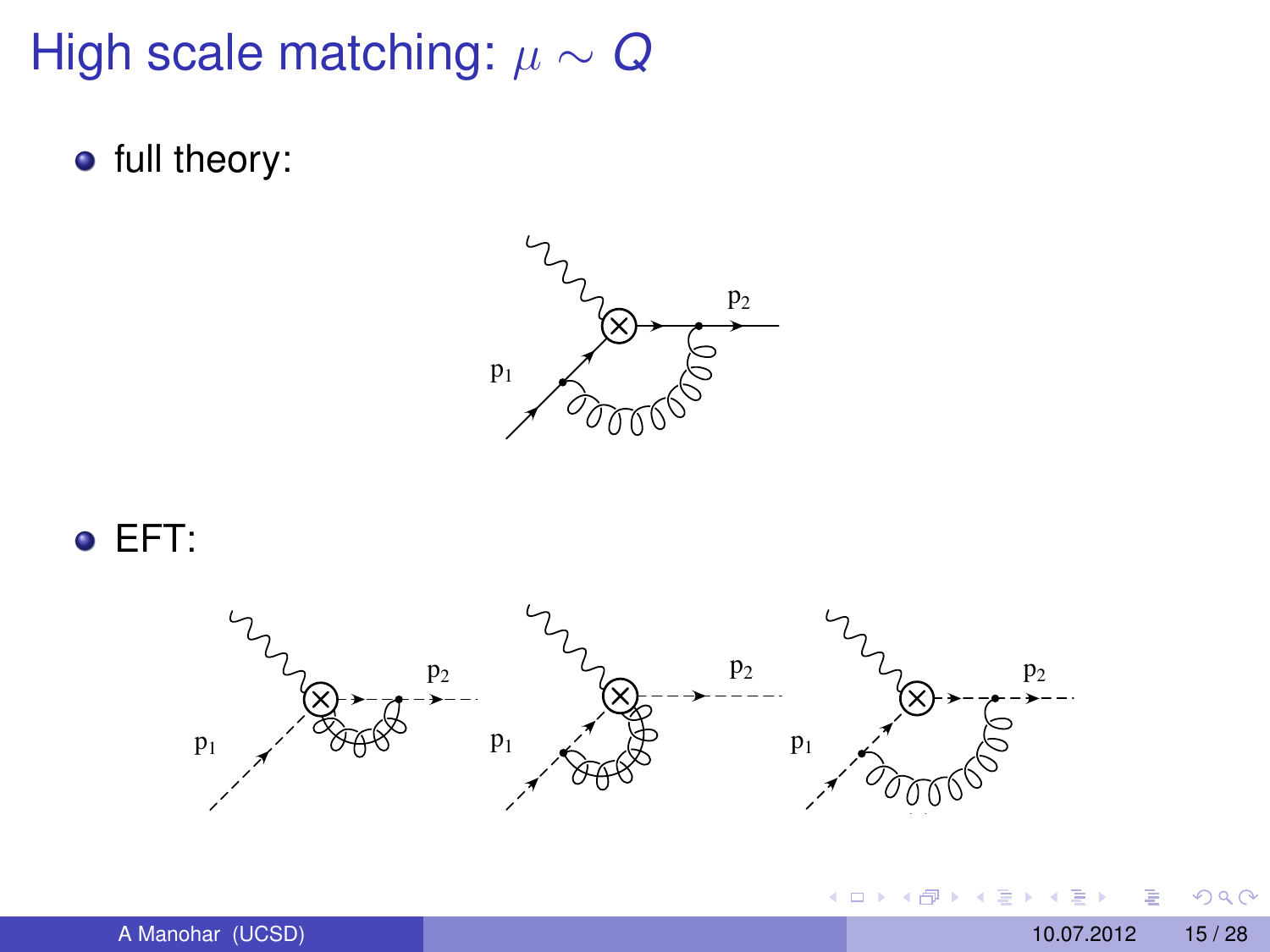# **Scattering**



The intermediate gauge boson is off-shell by  $Q^2$ , and can be shrunk to a point.

Study 4-particle operators in the effective theory.

 $QQ$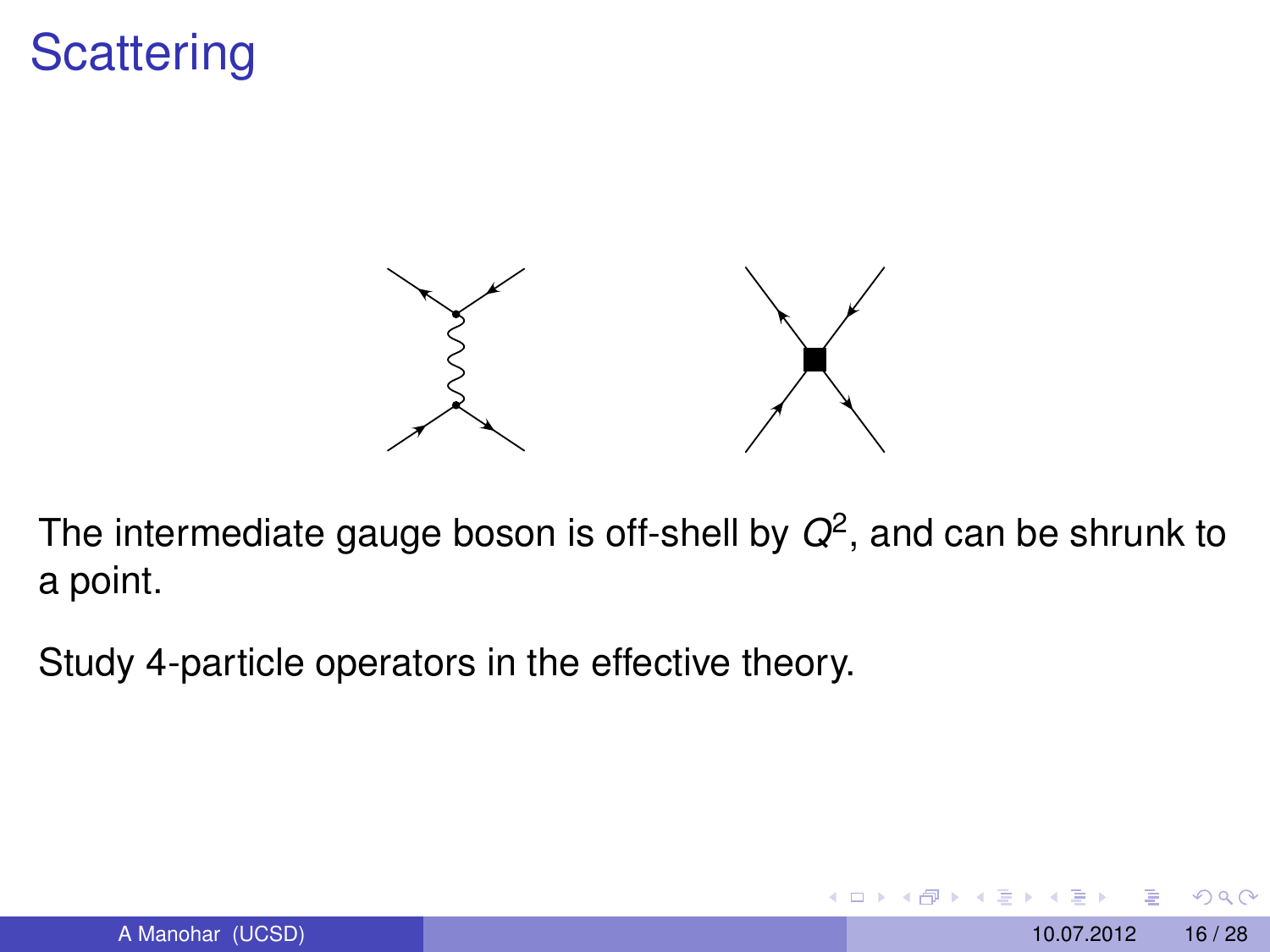

Electroweak corrections to  $u\bar{u} \rightarrow \mu^+\mu^-$  as a function of  $\sqrt{\hat{s}}$  in GeV

- $\hat{t} = -0.2\hat{s}$ , (dotted blue)
- <sup>ˆ</sup>*<sup>t</sup>* <sup>=</sup> <sup>−</sup>0.35*s*<sup>ˆ</sup> (dashed red)
- $\hat{t} = -0.5\hat{s}$  (solid black)
- $\hat{t} = -0.65\hat{s}$  (long-dashed magenta)
- <sup>ˆ</sup>*<sup>t</sup>* <sup>=</sup> <sup>−</sup>0.8*s*<sup>ˆ</sup> (dot-dashed cyan)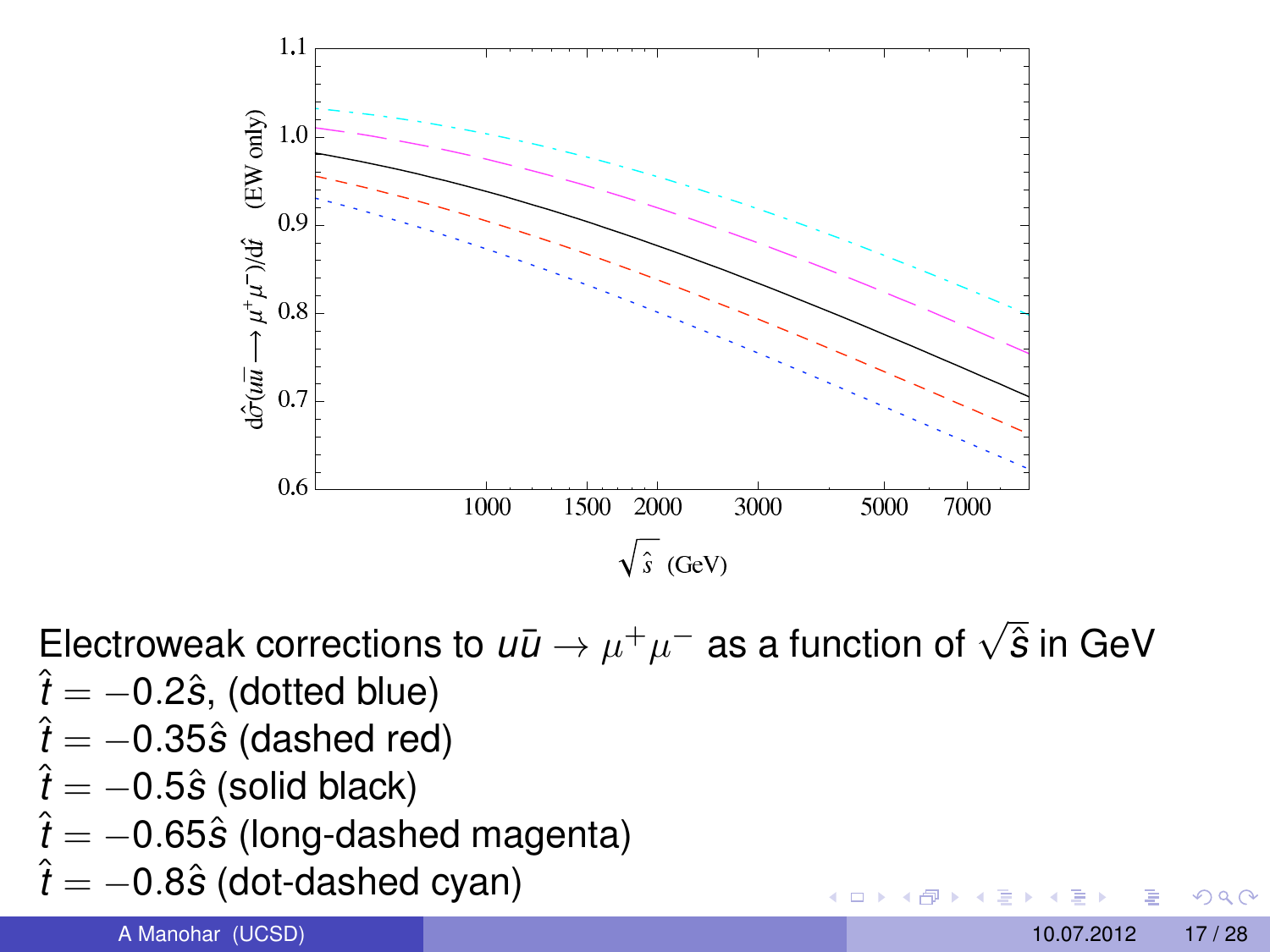*t* quark forward backward asymmetry

 $q\overline{q} \rightarrow t\overline{t}$ 

Forward: *t* in direction of *q*

CDF collaboration arXiv:1101.0034

$$
A_{FB} \;\; = \;\; 0.475 \pm 0.114
$$

Theory:

$$
A_{FB} = 0.088 \pm 0.013
$$

Large discrepancy

 $\Omega$ 

E K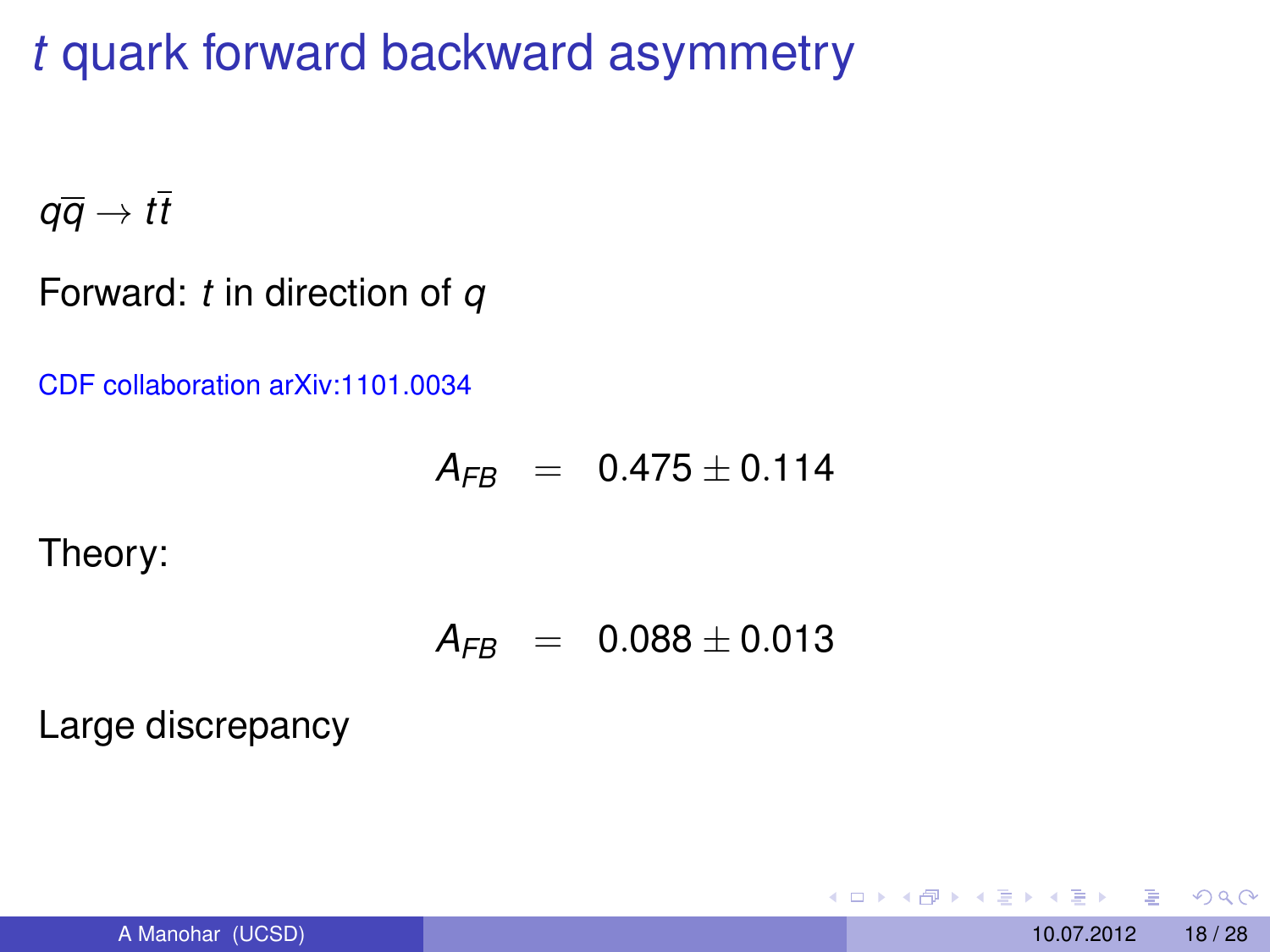### **Forward-Backward Top Asymmetry, %**



| Doug Orbaker (Rochester) | <b>Asymmetry Workshop</b> | May 2, 2012                              | 19/2  |
|--------------------------|---------------------------|------------------------------------------|-------|
|                          |                           | - ∢ ロ ▶ ∢ 伊 ▶ ∢ ヨ ▶ ∢ ヨ ▶ ・ ヨ ・ り ౸ (^ - |       |
| A Manohar (UCSD)         |                           | 10.07.2012                               | 19/28 |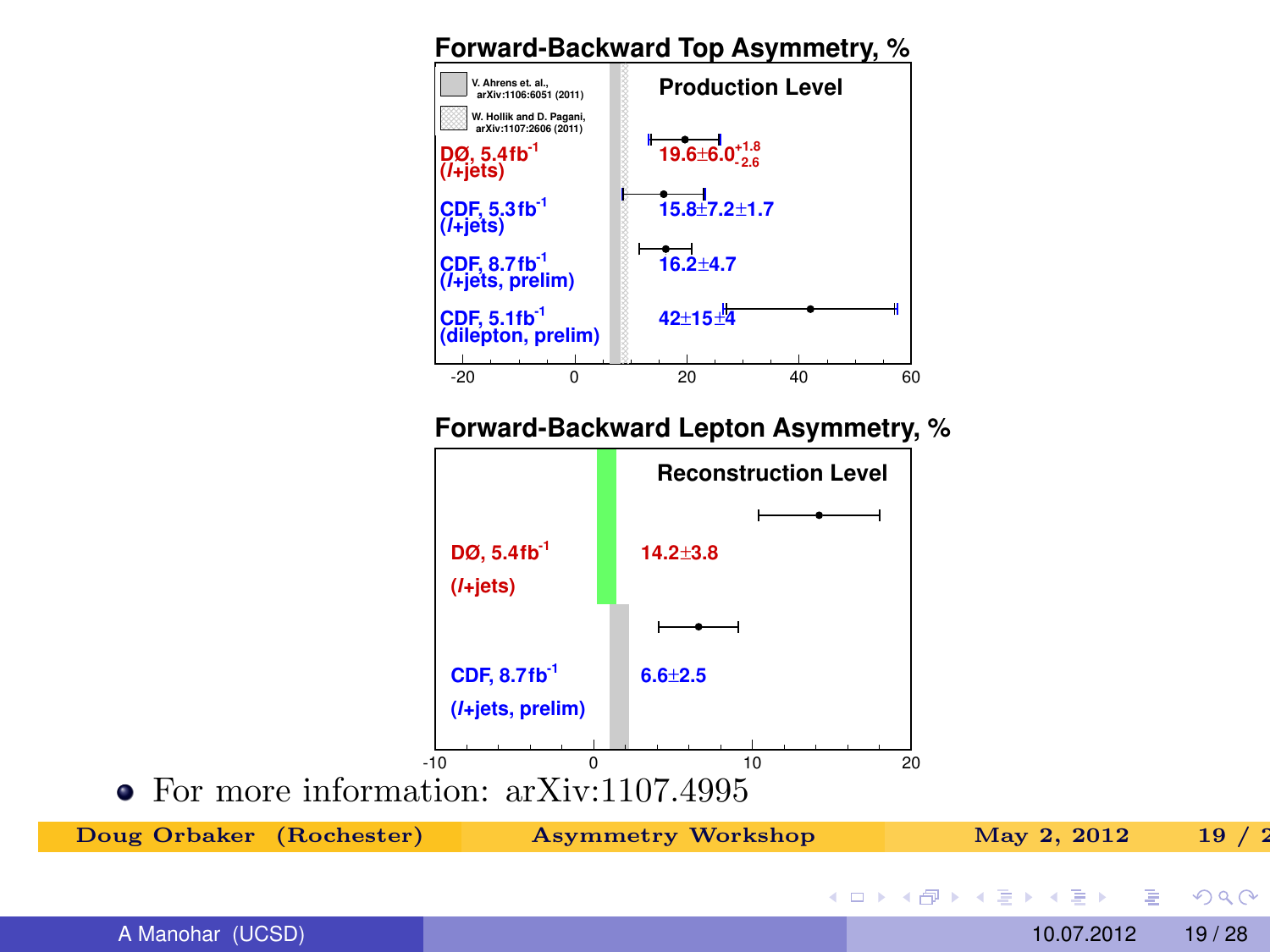CDF Run II Preliminary  $L = 8.7$  fb<sup>-1</sup>



⊀ 御 ⊁ ∢ 唐 ⊁ ∢ 唐

4 D.K.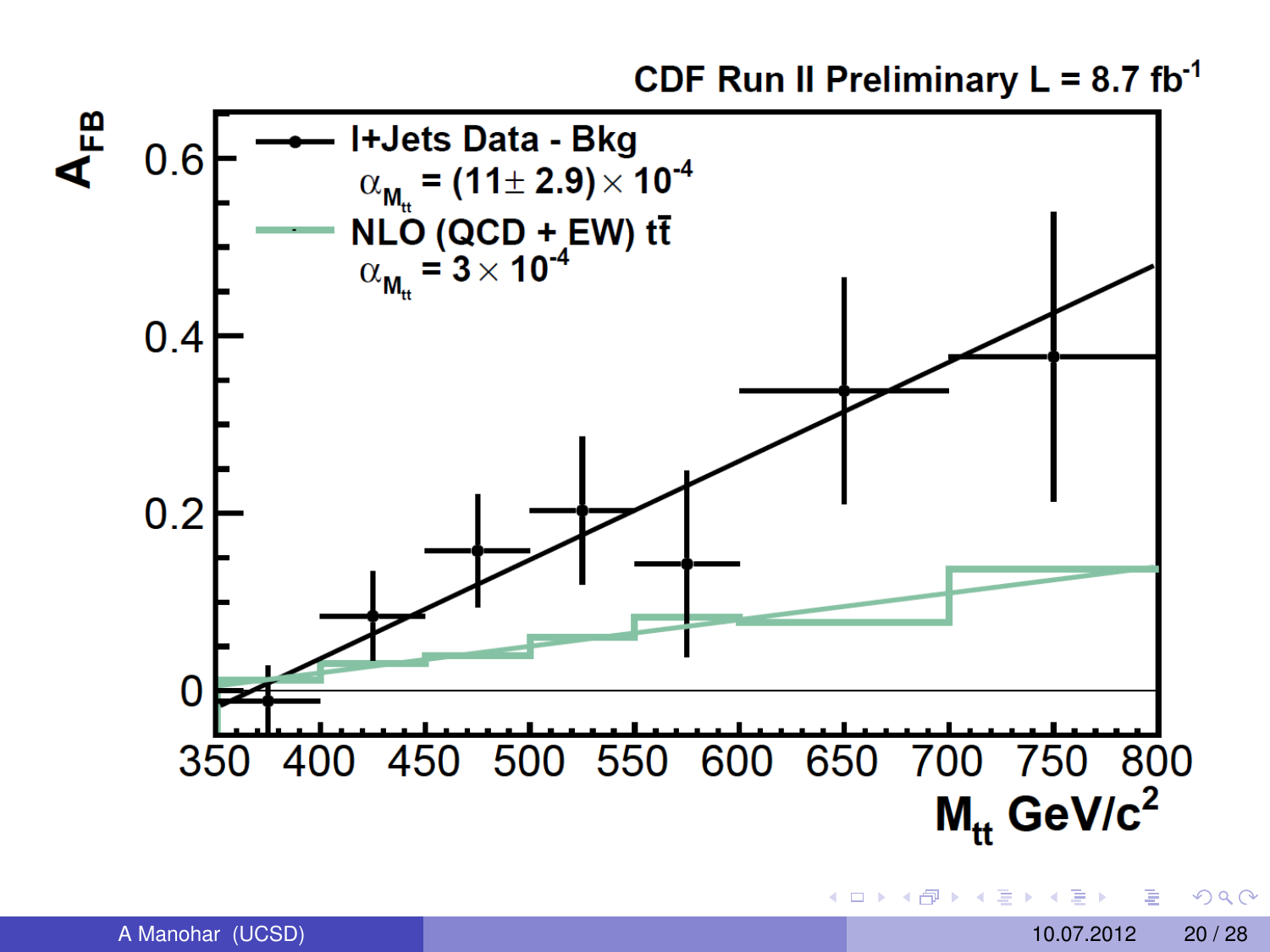

$$
\begin{array}{rcl}\n\sigma_{\text{tot}} & = & \alpha_{\mathcal{S}}^2 + \alpha_{\mathcal{S}}^3 + \dots \\
\sigma_{\text{FB}} & = & 0 \cdot \alpha_{\mathcal{S}}^2 + \alpha_{\mathcal{S}}^3 + \dots\n\end{array}
$$

Tree-level EW gauge boson exchange can produce FB asymmetry because of V-A coupling.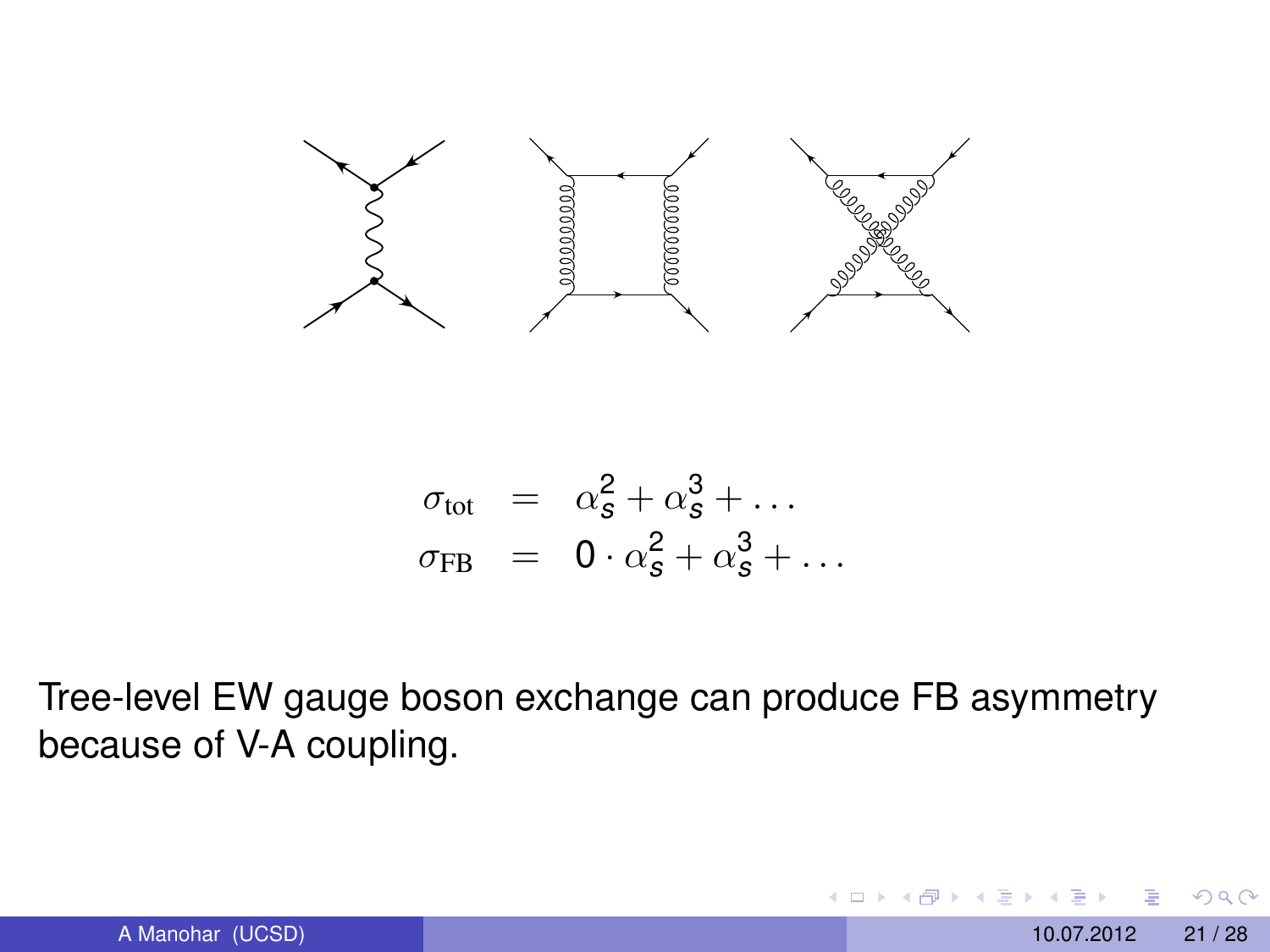$$
A = \frac{\sigma_F - \sigma_B}{\sigma_F + \sigma_B}
$$

Many models proposed to explain the FB asymmetry. Usually a new production mechanism that is constrained by the total dijet rate.

$$
A = \frac{(\sigma_F - \sigma_B)_{SM} + (\sigma_F - \sigma_B)_{NP}}{(\sigma_F + \sigma_B)_{SM} + (\sigma_F + \sigma_B)_{NP}}
$$

$$
\sigma_{\text{tot}} = (\sigma_F + \sigma_B)_{SM} + (\sigma_F + \sigma_B)_{NP}
$$

 $\Omega$ 

 $4 \oplus 14 \oplus 14$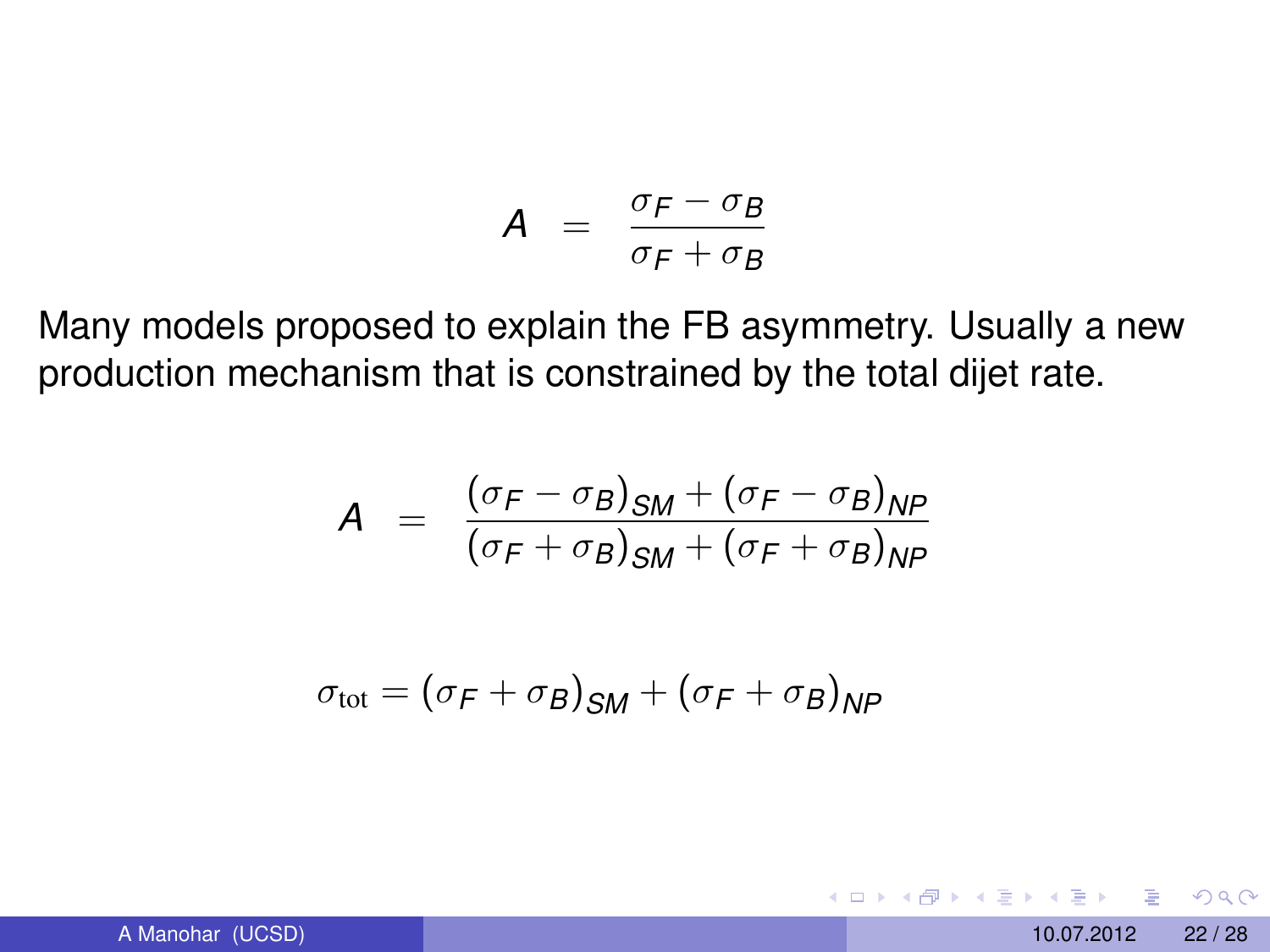# Tevatron:  $p\overline{p}$  LHC:  $pp$ Tevatron:  $p\overline{p}$  LHC:  $pp$



$$
A_C = \frac{N(\Delta |y| > 0) - N(\Delta |y| < 0)}{N(\Delta |y| > 0) + N(\Delta |y| < 0)}, \quad \Delta |y| = |y|_t - |y|_{\overline{t}}
$$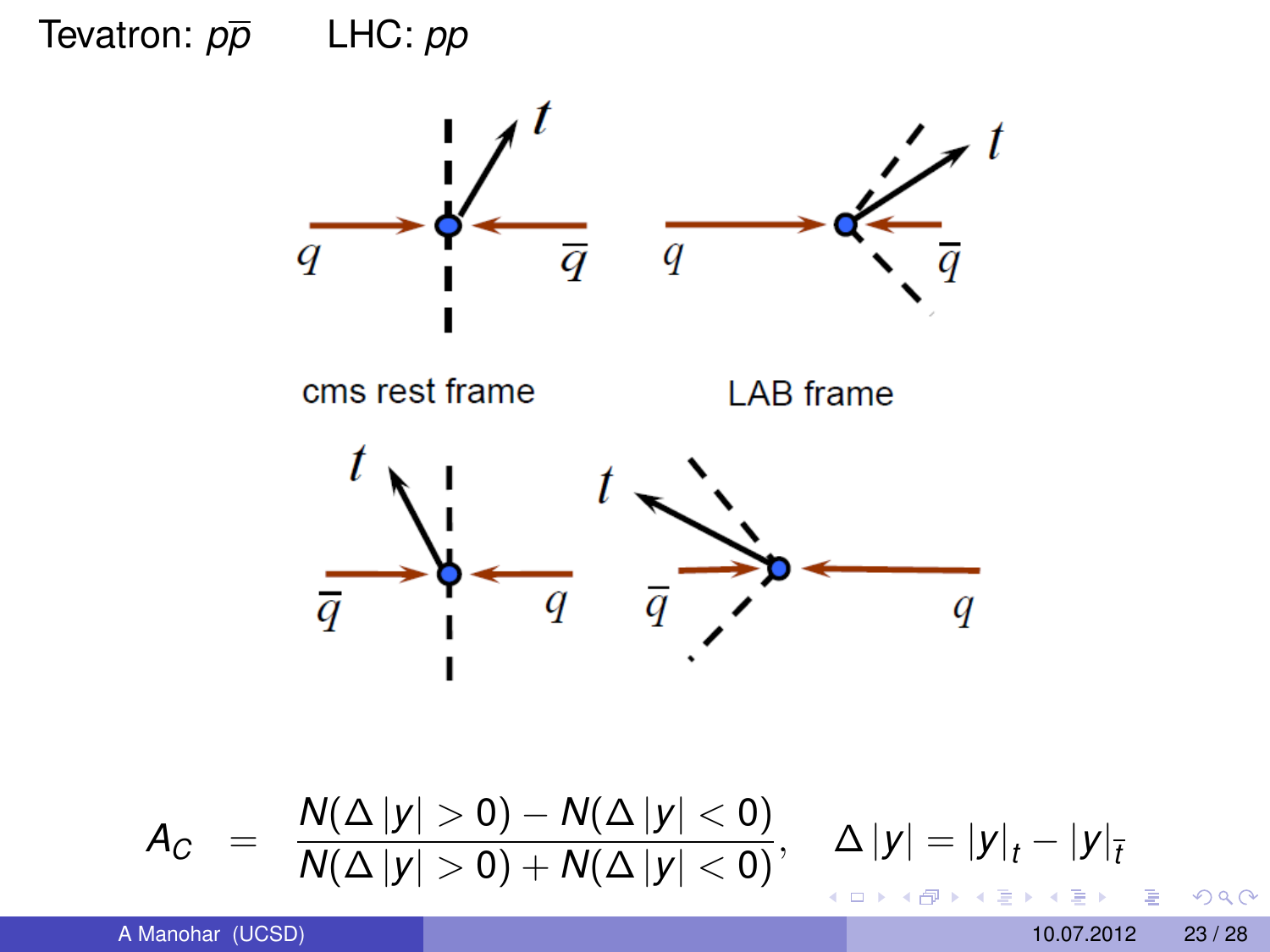### A. Manohar and M. Trott arXiv:1201.3926

Computed the resummed EW corrections

$$
\mathcal{R}_{FB}(t) = \frac{\sigma_{FB}^{QCD+EWS}(t\overline{t})}{\sigma_{FB}^{QCD}(t\overline{t})}, \quad \mathcal{R}_{t} = \frac{\sigma_{t\overline{t}}^{QCD+EW}}{\sigma_{t\overline{t}}^{QCD}}.
$$

| Bin [GeV]                | $A_{\text{FR}}^{tt}$ (%) |               | $\mathcal{R}_{\text{FB}}(t)$ | $\mathcal{R}_t$ |
|--------------------------|--------------------------|---------------|------------------------------|-----------------|
| $[2 m_{t\bar{t}}, 1960]$ |                          | $7.7 \pm 7.5$ | 1.02                         | 0.98            |
| $[2 m_{t\bar{t}}, 450]$  | 5.6                      | 5.4           | 1.02                         | 0.98            |
| [450, 900]               |                          |               | 1.02                         | 0.97            |

| $\text{Bin}[\text{GeV}]   A_{FB}^{bb} (\%)   R_{FB}(b)   R_b   A_{FB}^{c\bar{c}} (\%)   R_{FB}(c)   R_c$ |  |                           |  |                                         |      |
|----------------------------------------------------------------------------------------------------------|--|---------------------------|--|-----------------------------------------|------|
| $[50, 1960]$ 0.4 0.4 1.06 0.99 0.3 0.3 0.99 0.99                                                         |  |                           |  |                                         |      |
| $[50, 350]$ $ 0.4 0.4 $                                                                                  |  |                           |  | $1.06$   0.99   0.3   0.3   0.98   0.99 |      |
| $[350, 650]$ 8.1 7.8                                                                                     |  | $1.00$   1.00   6.7   6.6 |  | $1.04$   1.00                           |      |
| $[650, 950]$ $ $ 20 $ $ 17 $ $                                                                           |  | $0.97$ $ 0.98 $ 18   16   |  | 1.06                                    | 0.99 |

イロトメ 御 トメ 君 トメ 君 トー 君

 $QQ$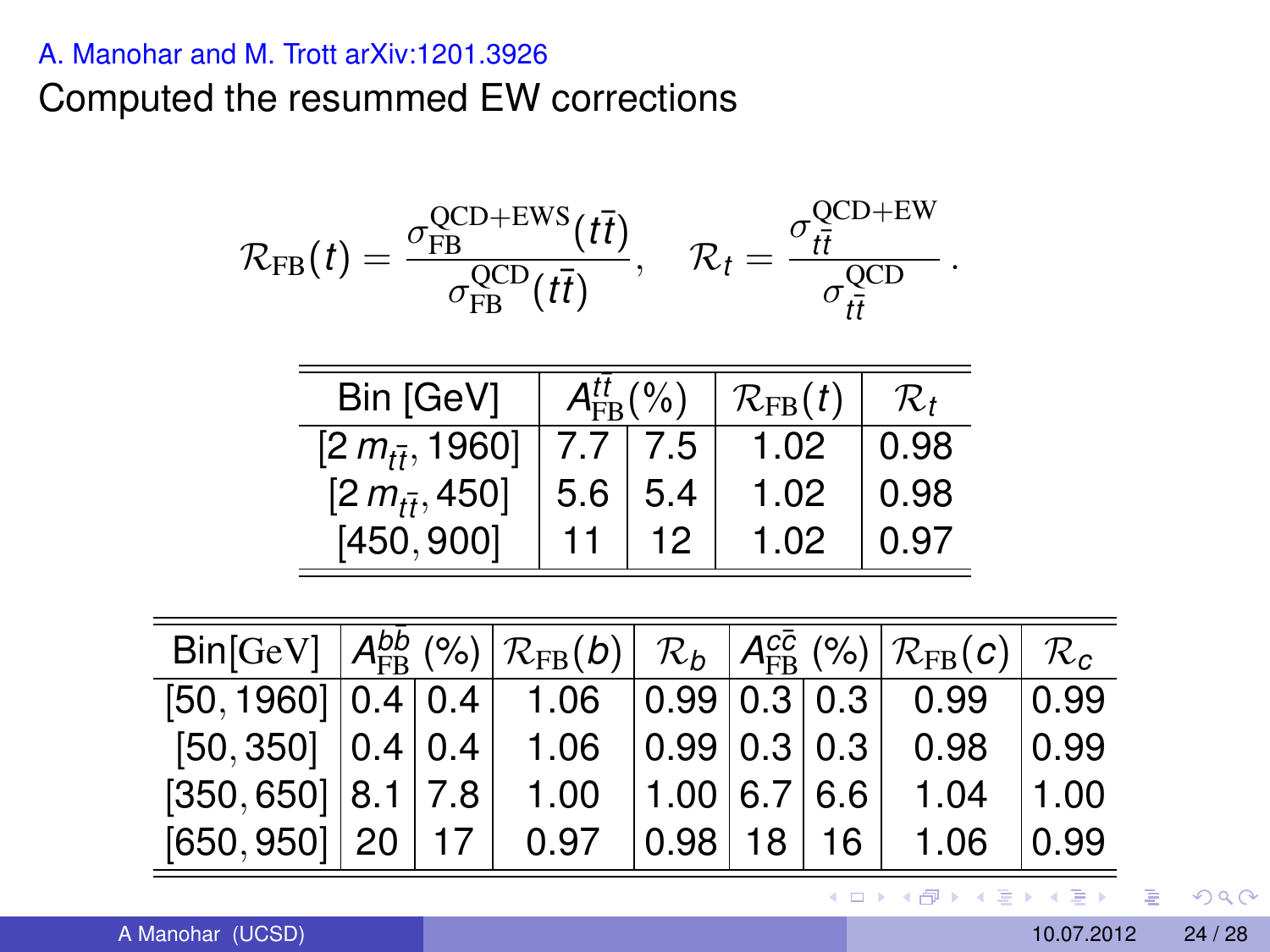### LHC

7 and 14 TeV

| Bin [GeV]                 | $\mathcal{R}_t$ |      | $\mathcal{R}_b$ |      | $\mathcal{R}_c$ |      |
|---------------------------|-----------------|------|-----------------|------|-----------------|------|
| [50, 3000]                |                 |      | 0.99            | 0.99 | 0.99            | 0.99 |
| [350, 3000]               | 0.97            | 0.97 |                 |      |                 |      |
| [50, 250]                 |                 |      | 0.99            | 0.99 | 0.99            | 0.99 |
| [250, 500]                |                 |      | 1.00            | 1.00 | 1.00            | 1.00 |
| [350, 500]                | 0.98            | 0.98 |                 |      |                 |      |
| [500, 750]                | 0.97            | 0.97 | 0.99            | 0.99 | 0.99            | 0.99 |
| [750, 1000]               | 0.95            | 0.95 | 0.98            | 0.98 | 0.98            | 0.98 |
| [1000, 1500]              | 0.94            | 0.94 | 0.97            | 0.97 | 0.96            | 0.96 |
| [1500, 2000]              | 0.92            | 0.92 | 0.95            | 0.95 | 0.95            | 0.95 |
| [2000, 2500]              | 0.90            | 0.91 | 0.93            | 0.94 | 0.93            | 0.93 |
| [2500, 3000]              | 0.88            | 0.89 | 0.92            | 0.93 | 0.92            | 0.92 |
| $\left[3000, 3500\right]$ | 0.87            | 0.88 | 0.90            | 0.91 | 0.91            | 0.91 |

メロトメ 御 トメ 君 トメ 君 ト

重

 $2990$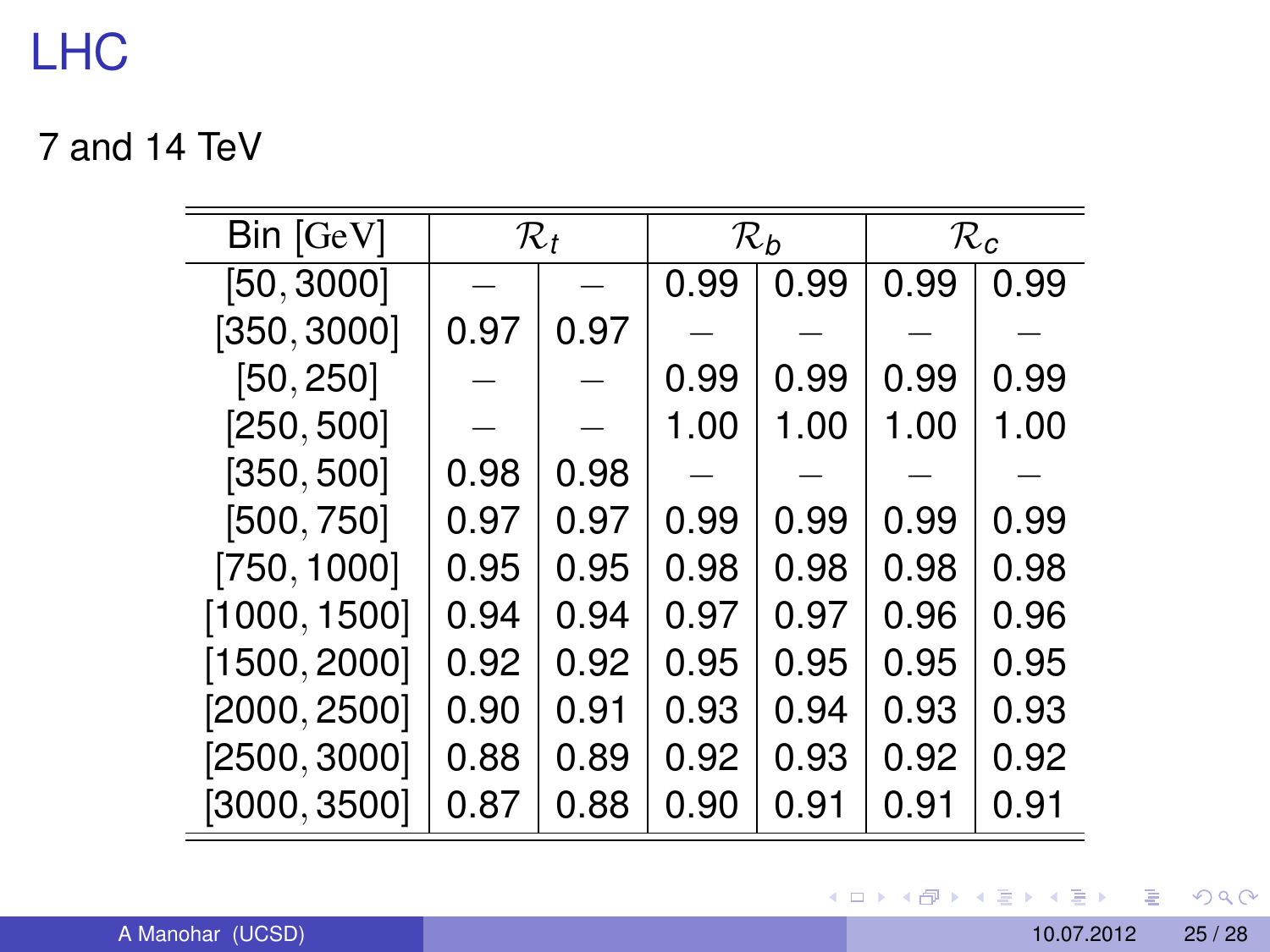

EWS correction (left axis) to the Tevatron dijet spectrum as a function of dijet invariant mass (solid black). Also shown are the corrections to dijet processes involving external gluons (red dashed), and no external gluons (blue dotted). The black triangles are the ratio of cross sections (right axis) with and without external gluons.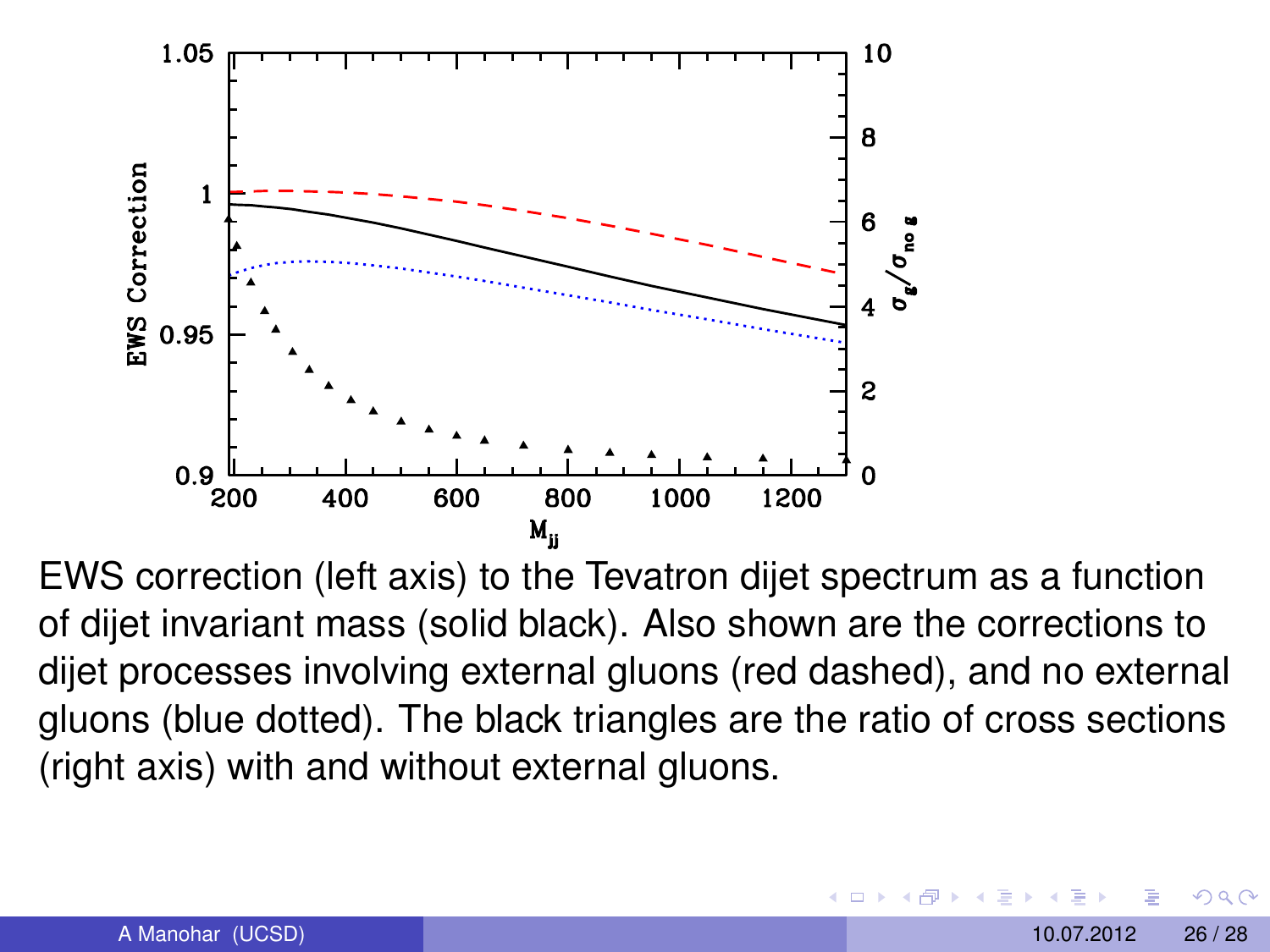

LHC at  $\sqrt{s}$  = 7 TeV (lower curves) and 14 TeV (upper curves). Large change in the dijet rate.